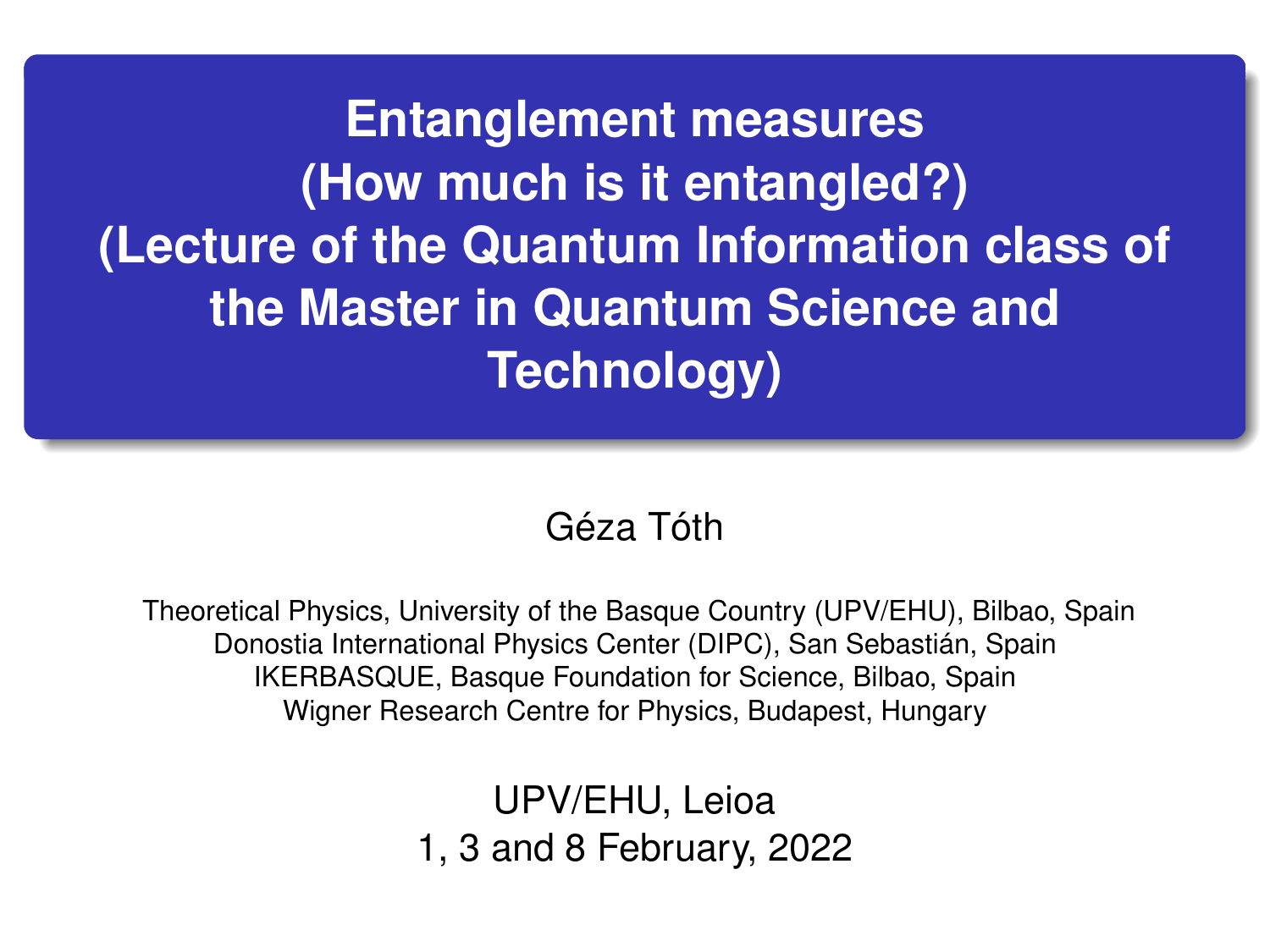#### <span id="page-1-0"></span>**1 [Entanglement measures \(How much is it entangled?\)](#page-1-0) •** [Motivation](#page-1-0)

- [A. General quantum operation](#page-3-0)  $\bullet$
- [B. Local operations and classical communication \(LOCC\)](#page-5-0)  $\bullet$
- [C. Entanglement of formation](#page-8-0)
- [D. Concurrence](#page-12-0)
- [E. Entanglement of distillation](#page-16-0)
- [F. Bound entanglement](#page-19-0)
- [G. Requirements for entanglement measures](#page-25-0)  $\bullet$
- **[H. Negativity](#page-27-0)**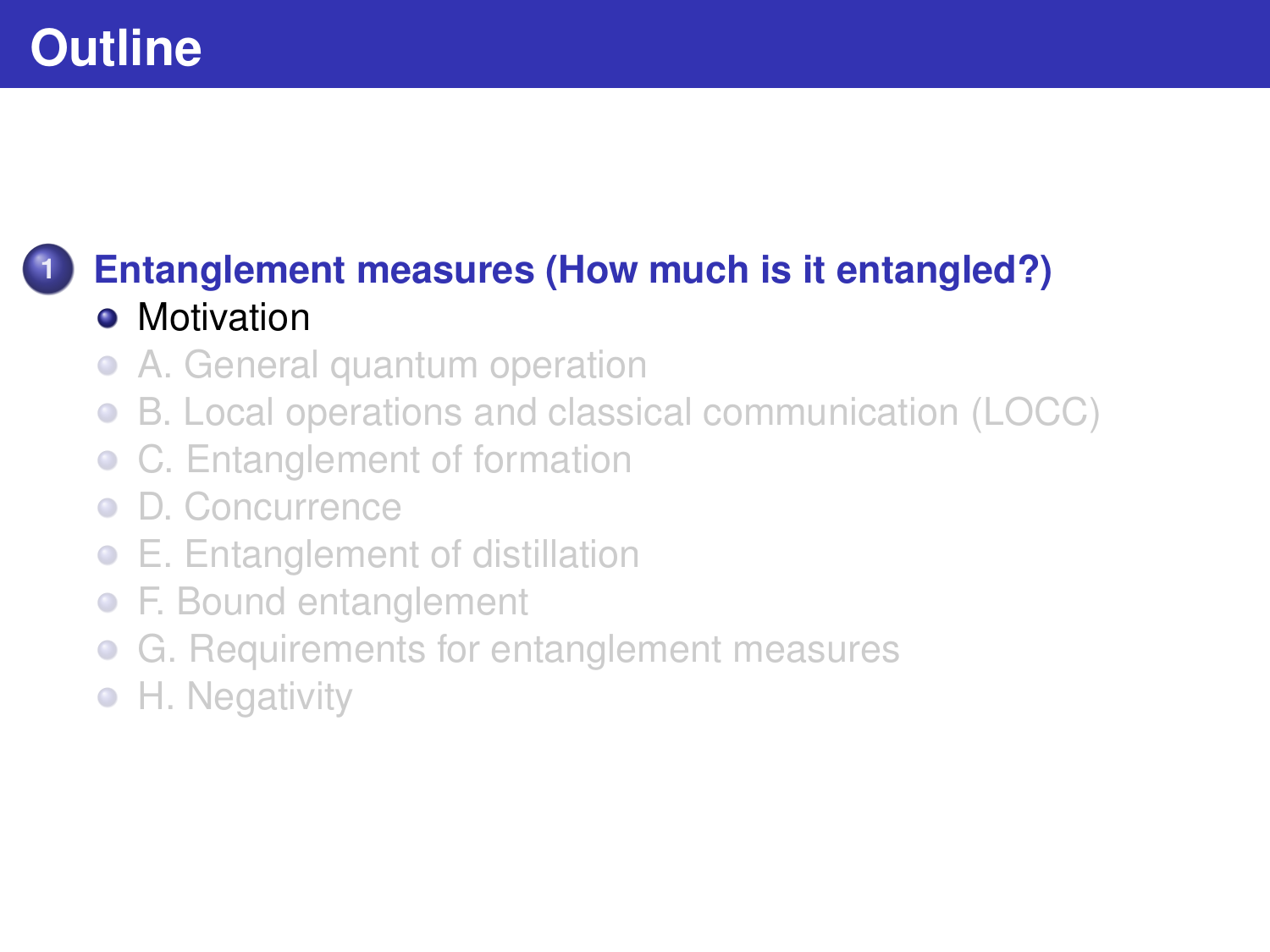After detecting entanglement, we have to ask how entangled the state is.

• It will turn out that entanglement is a resource.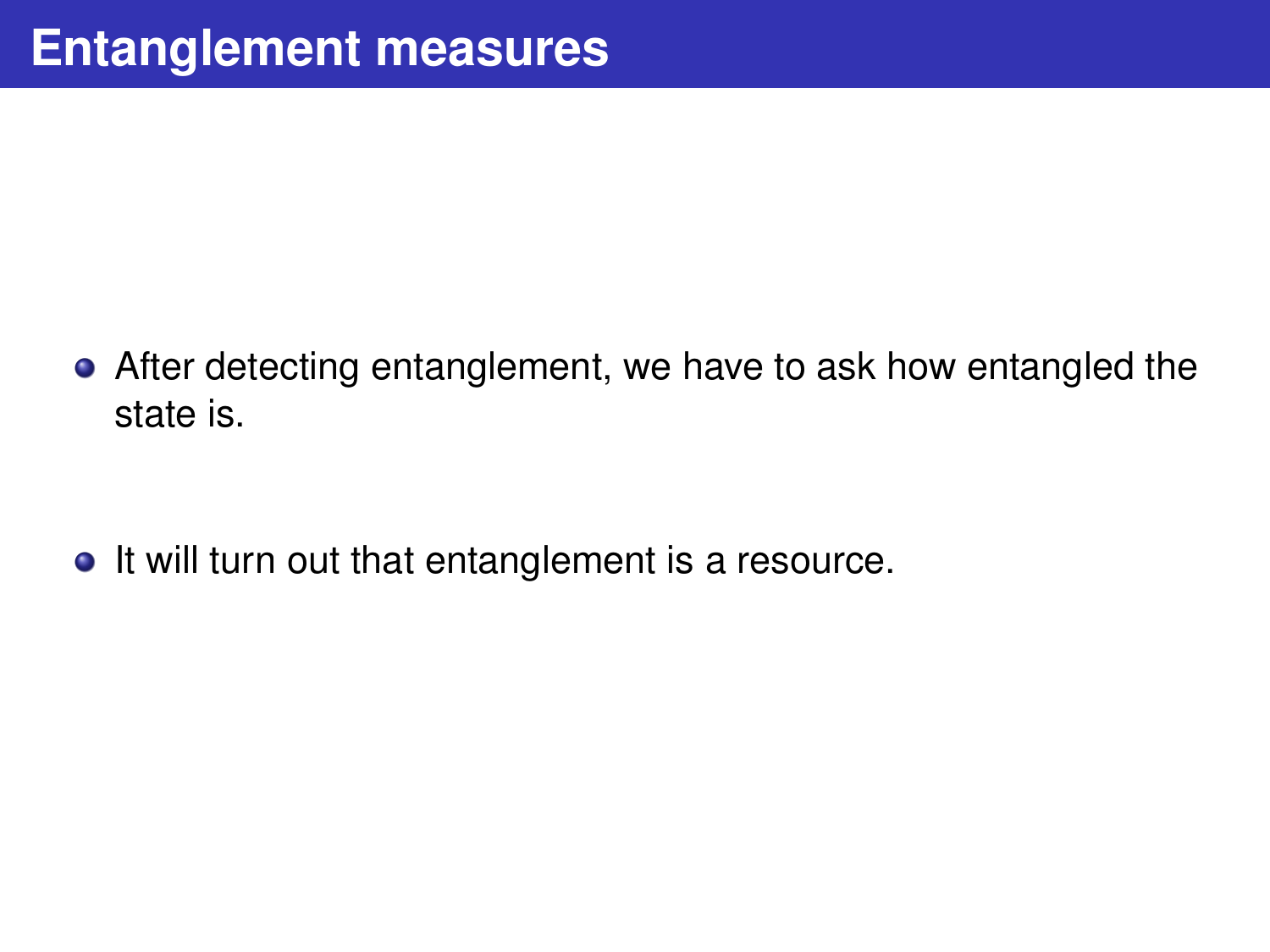# <span id="page-3-0"></span>**1 [Entanglement measures \(How much is it entangled?\)](#page-1-0)**

• [Motivation](#page-1-0)

#### [A. General quantum operation](#page-3-0)

- [B. Local operations and classical communication \(LOCC\)](#page-5-0)  $\bullet$
- [C. Entanglement of formation](#page-8-0)
- [D. Concurrence](#page-12-0)
- [E. Entanglement of distillation](#page-16-0)
- [F. Bound entanglement](#page-19-0)
- [G. Requirements for entanglement measures](#page-25-0)  $\bullet$
- **[H. Negativity](#page-27-0)**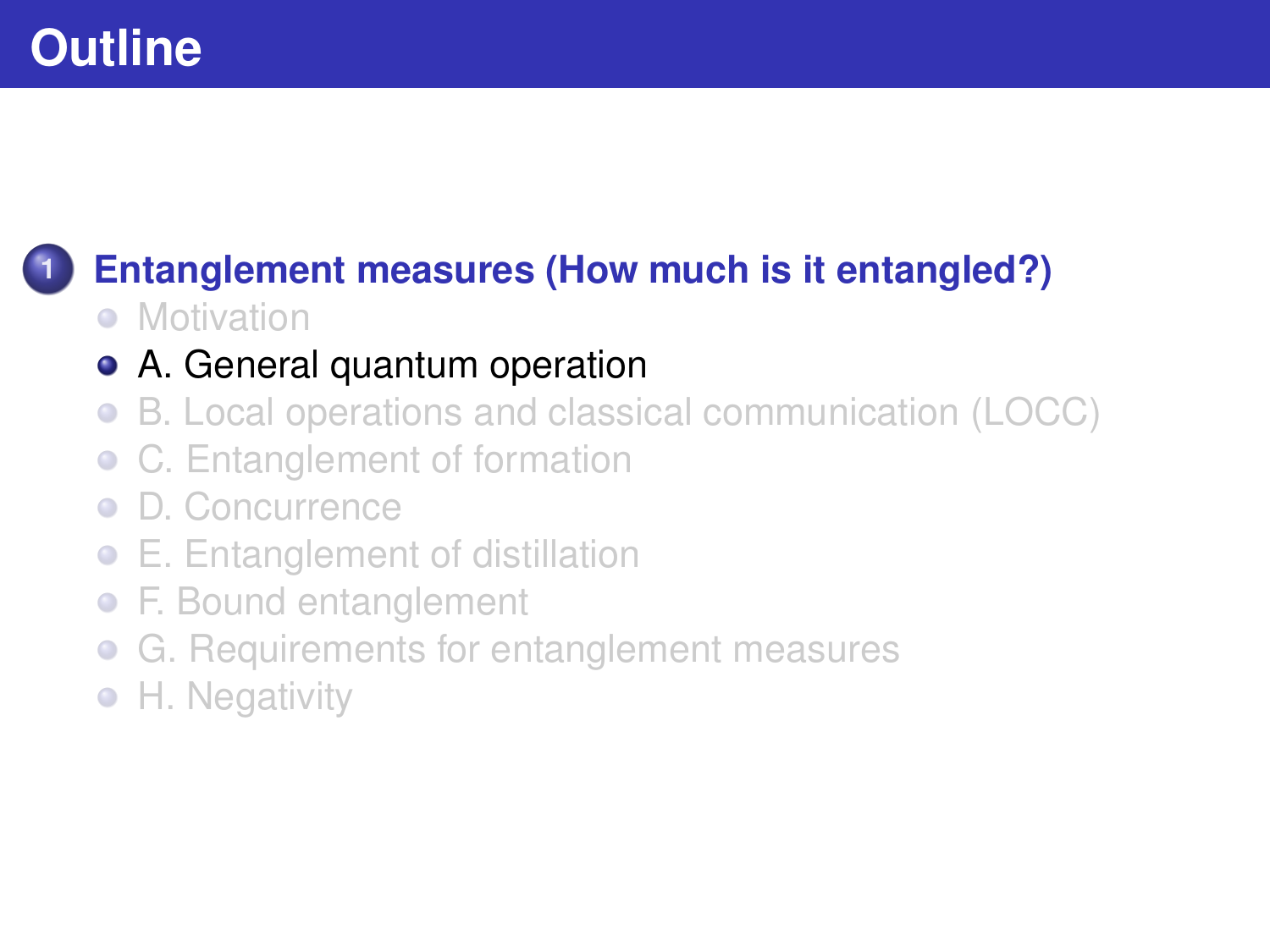# **General quantum operation**

• The general quantum operation is defined as

$$
\varrho' = \sum_{k} E_{k} \varrho E_{k}^{\dagger}
$$

with

$$
\sum_{k} E_{k}^{\dagger} E_{k} = 1.
$$

- *E<sup>k</sup>* are Kraus operators.
- Generalized measurements, POVM (positive operator-valued measure).
- Special case: von Neumann measurements, when *E<sup>k</sup>* are pairwise orthogonal projectors.
- Naimark's dilation theorem: general operation= von Neumann measurement on system+ancilla.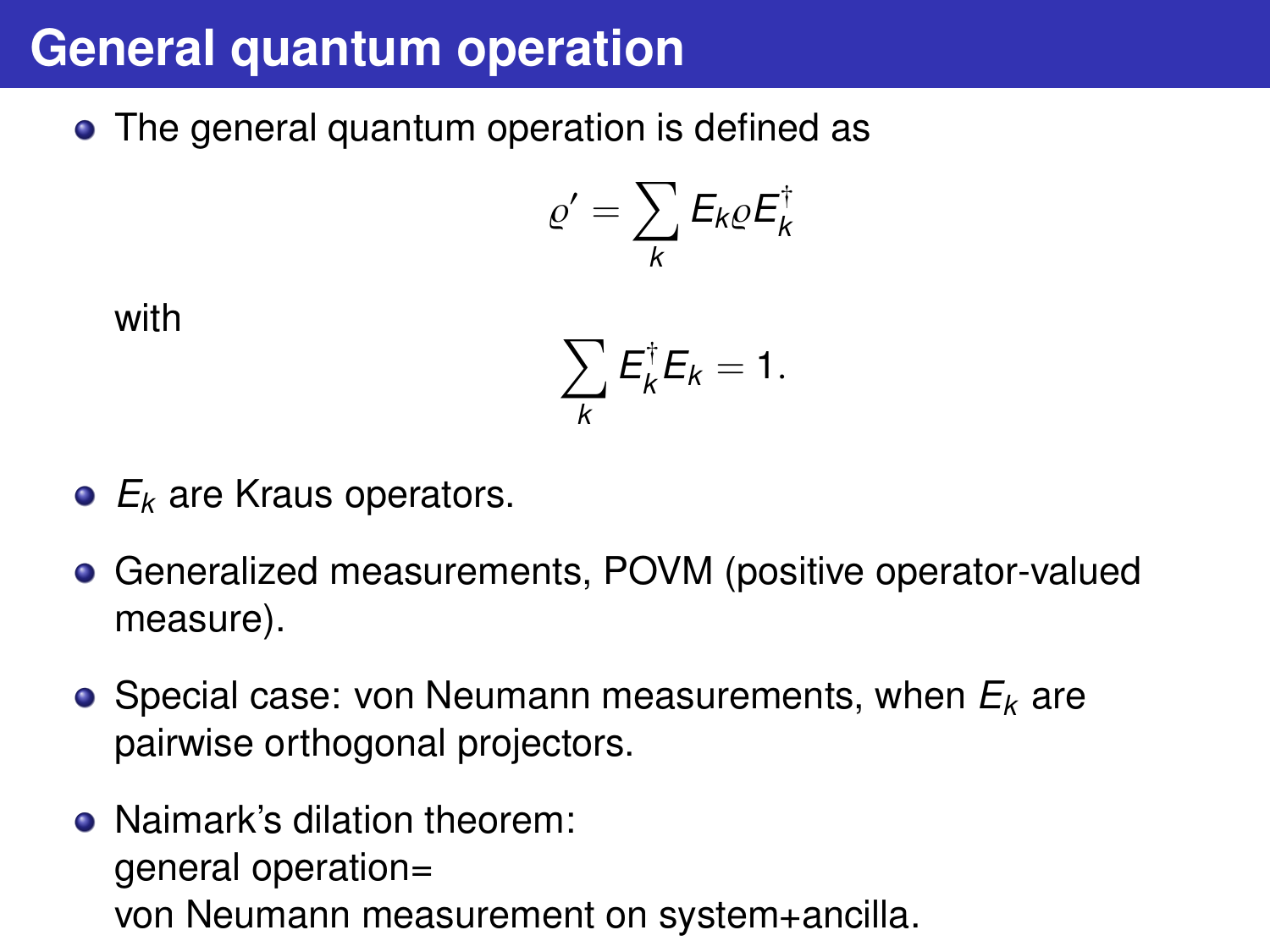### <span id="page-5-0"></span>**1 [Entanglement measures \(How much is it entangled?\)](#page-1-0)**

- [Motivation](#page-1-0)
- [A. General quantum operation](#page-3-0)  $\bullet$
- [B. Local operations and classical communication \(LOCC\)](#page-5-0)
- [C. Entanglement of formation](#page-8-0)
- [D. Concurrence](#page-12-0)
- [E. Entanglement of distillation](#page-16-0)
- [F. Bound entanglement](#page-19-0)
- [G. Requirements for entanglement measures](#page-25-0)  $\bullet$
- **[H. Negativity](#page-27-0)**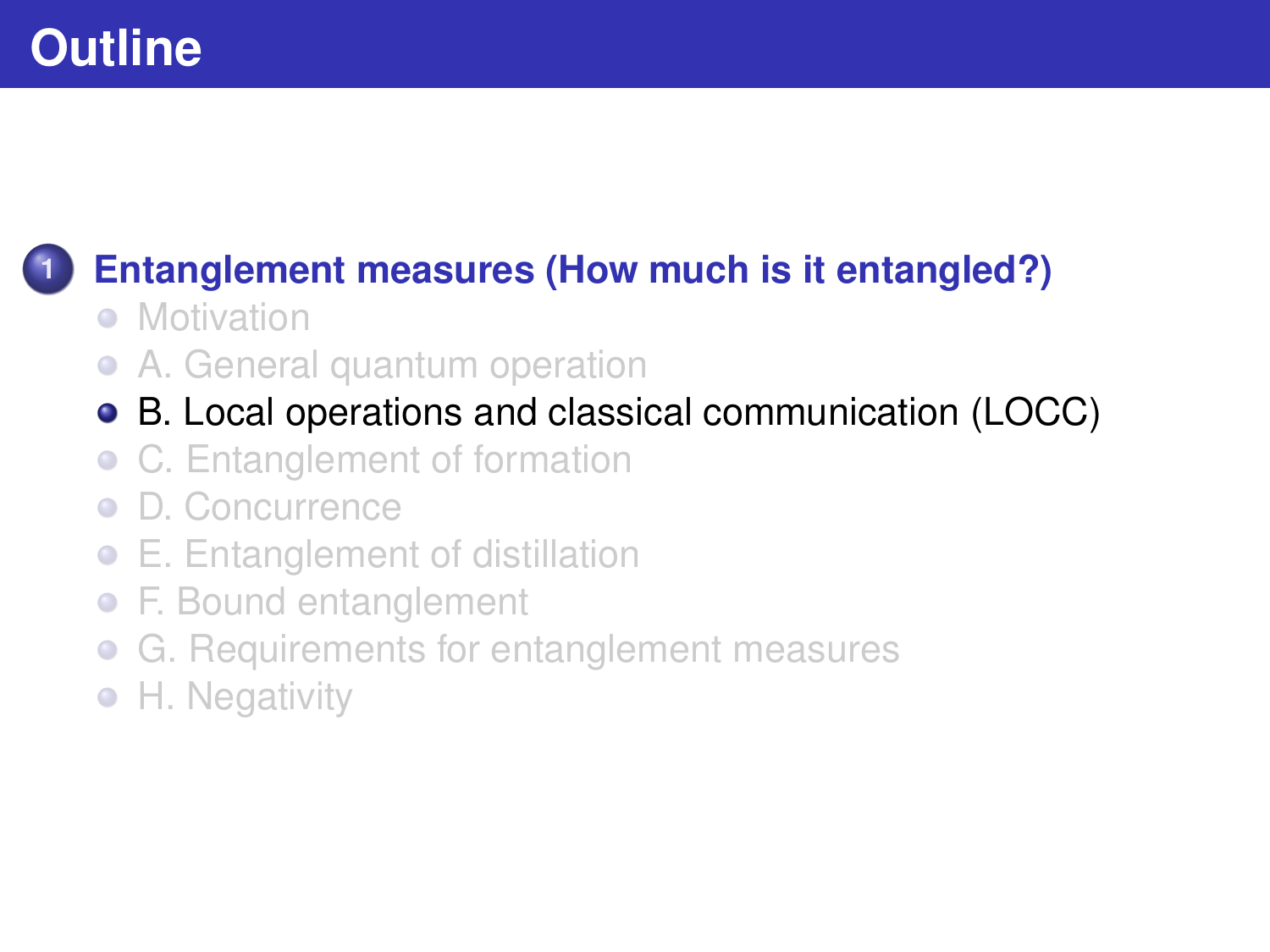# **Local operations and classical communication (LOCC)**

#### **• LOCC are**

- local unitaries.
- **.** local von Neumann or POVM measurements,
- **.** local unitaries or measurements conditioned on measurement outcomes on the other party.
- Mathematical description of LOCC. Separable operations are a somewhat larger set, however, this set can easily be described.

$$
\varrho' = \sum_{k} E_{k}^{(1)} \otimes E_{k}^{(2)} \varrho \left( E_{k}^{(1)} \otimes E_{k}^{(2)} \right)^{\dagger}
$$

with

$$
\sum_{k} \left( E_{k}^{(1)} \otimes E_{k}^{(2)} \right)^{\dagger} \left( E_{k}^{(1)} \otimes E_{k}^{(2)} \right) = 1.
$$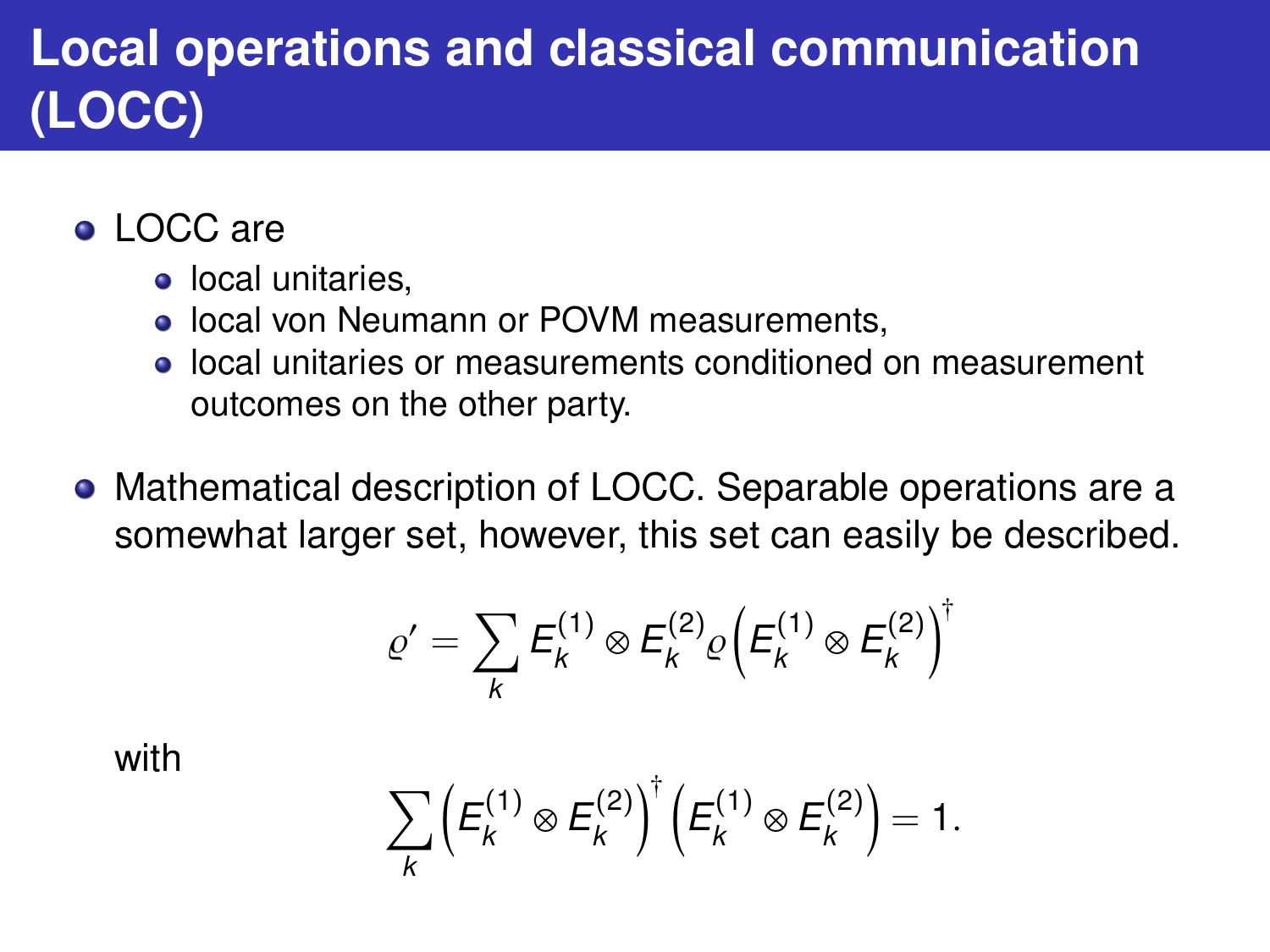# **Local operations and classical communication (LOCC) II**

Stochastic Local Operations and Classical Communication (SLOCC):

$$
|\Psi\rangle' \leftarrow E_k^{(1)} \otimes E_k^{(2)} |\Psi\rangle
$$

It happens with some probability, not deterministic.

- LOCC cannot create entanglement. Separable states remain separable under LOCC.
- LOCC can create correlations.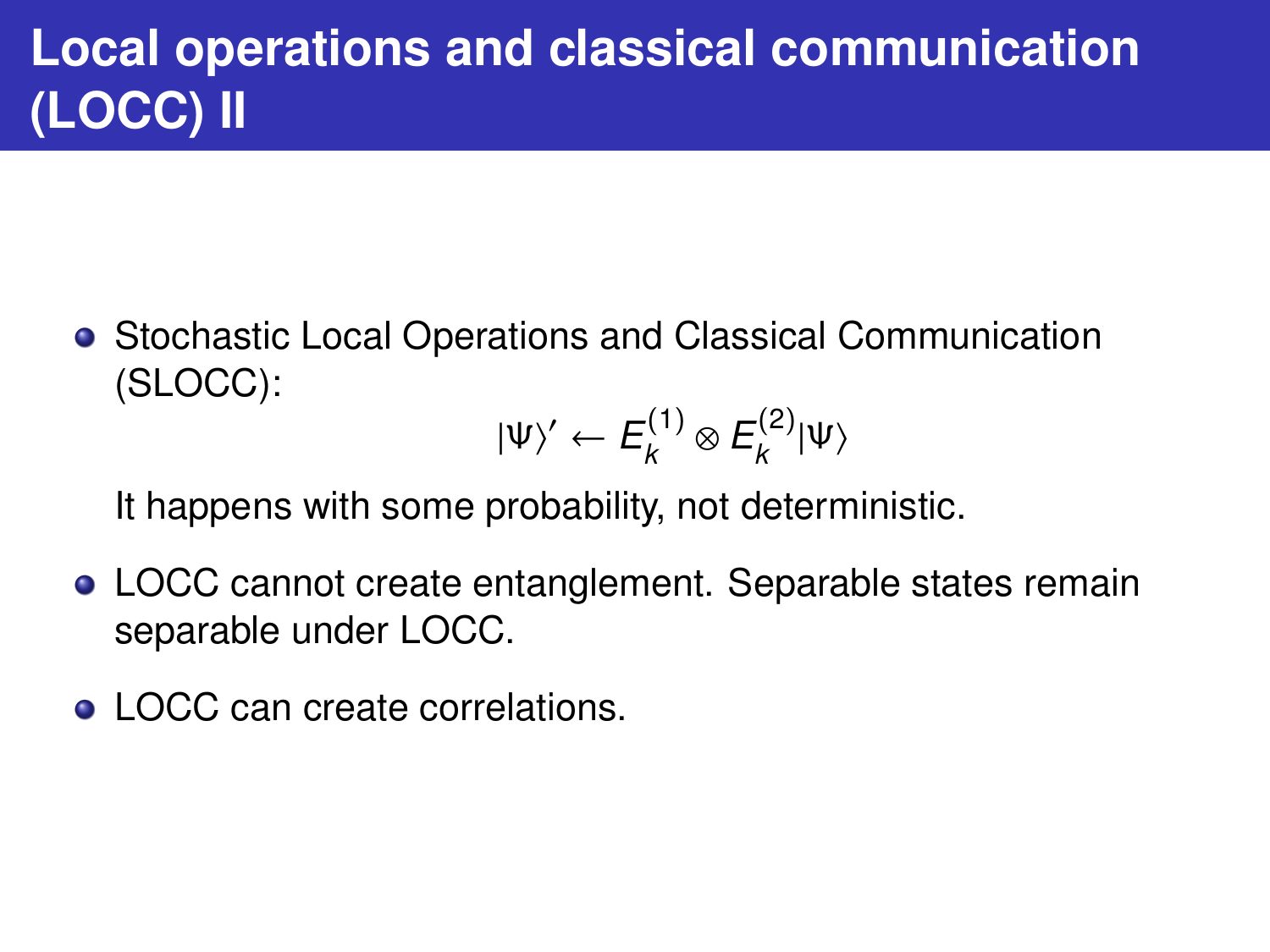### <span id="page-8-0"></span>**1 [Entanglement measures \(How much is it entangled?\)](#page-1-0)**

- [Motivation](#page-1-0)
- [A. General quantum operation](#page-3-0)  $\bullet$
- [B. Local operations and classical communication \(LOCC\)](#page-5-0)  $\bullet$

#### [C. Entanglement of formation](#page-8-0)

- **•** [D. Concurrence](#page-12-0)
- [E. Entanglement of distillation](#page-16-0)
- [F. Bound entanglement](#page-19-0)
- [G. Requirements for entanglement measures](#page-25-0)  $\bullet$
- **[H. Negativity](#page-27-0)**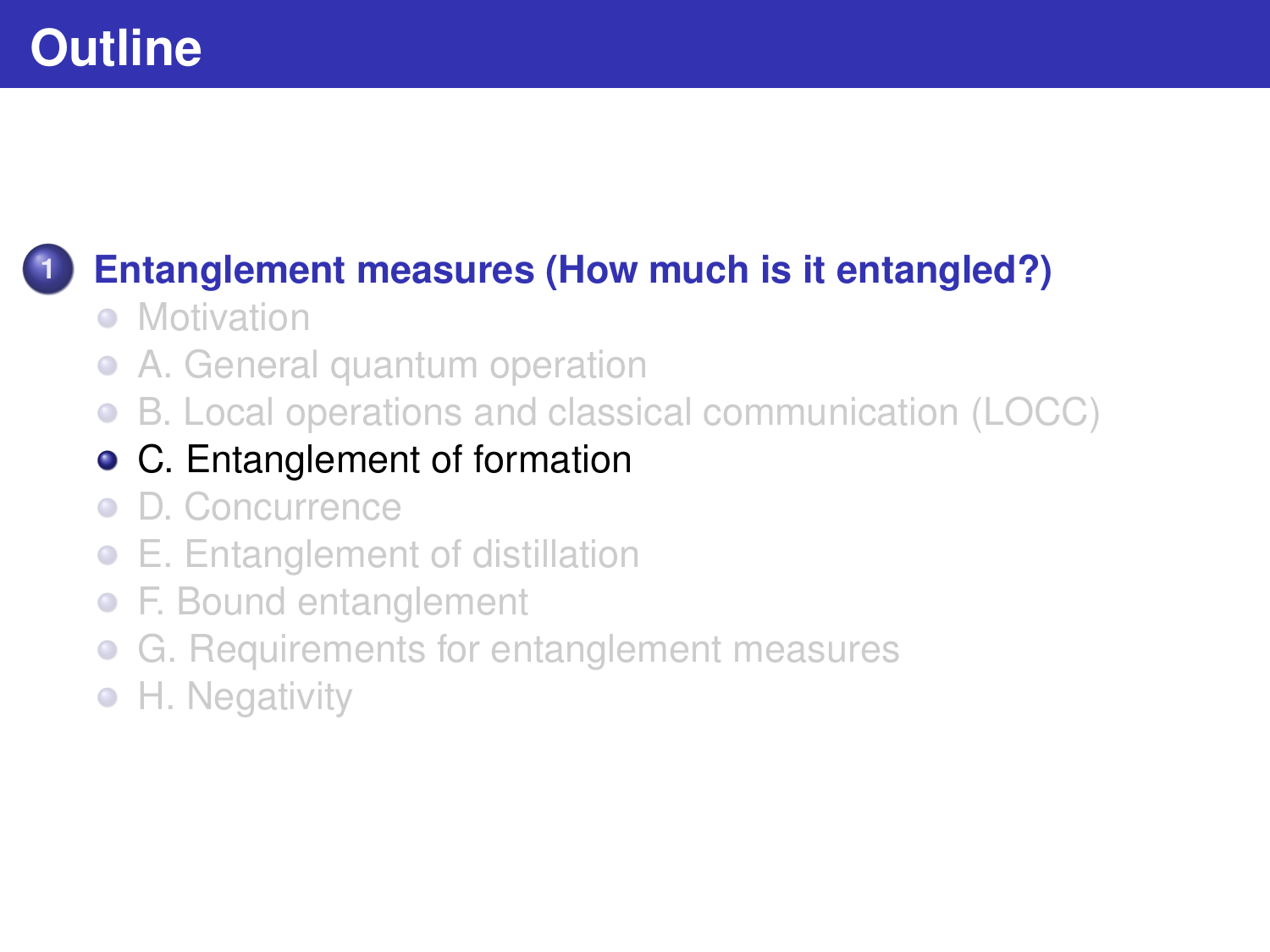# **Entropy of entanglement**

• The von Neumann entropy is defined as

$$
S(\varrho)=-\mathrm{Tr}(\varrho\log_2\varrho).
$$

• It can be written with the eigenvalues of the density matrix as

$$
S(\varrho)=-\sum_{k=1}^d \lambda_k \log_2 \lambda_k.
$$

- For a pure state we have  $\lambda_k = \{1, 0, 0, ..., 0\}$ , and thus it is zero.
- Its maximal is for the completely mixed state for which  $\lambda_k = \{\frac{1}{a}\}$ *d* 1 *d* 1 *d* 1  $\frac{1}{d}$ }, and its value is log<sub>2</sub> *d*.
- For a bipartite pure state, the entropy of entanglement is

$$
E_E(|\Psi\rangle)=S(\mathrm{Tr}_1(|\Psi\rangle\langle\Psi|)).
$$

That is, it is the von Neumann entropy of the reduced state is an entaglement measure.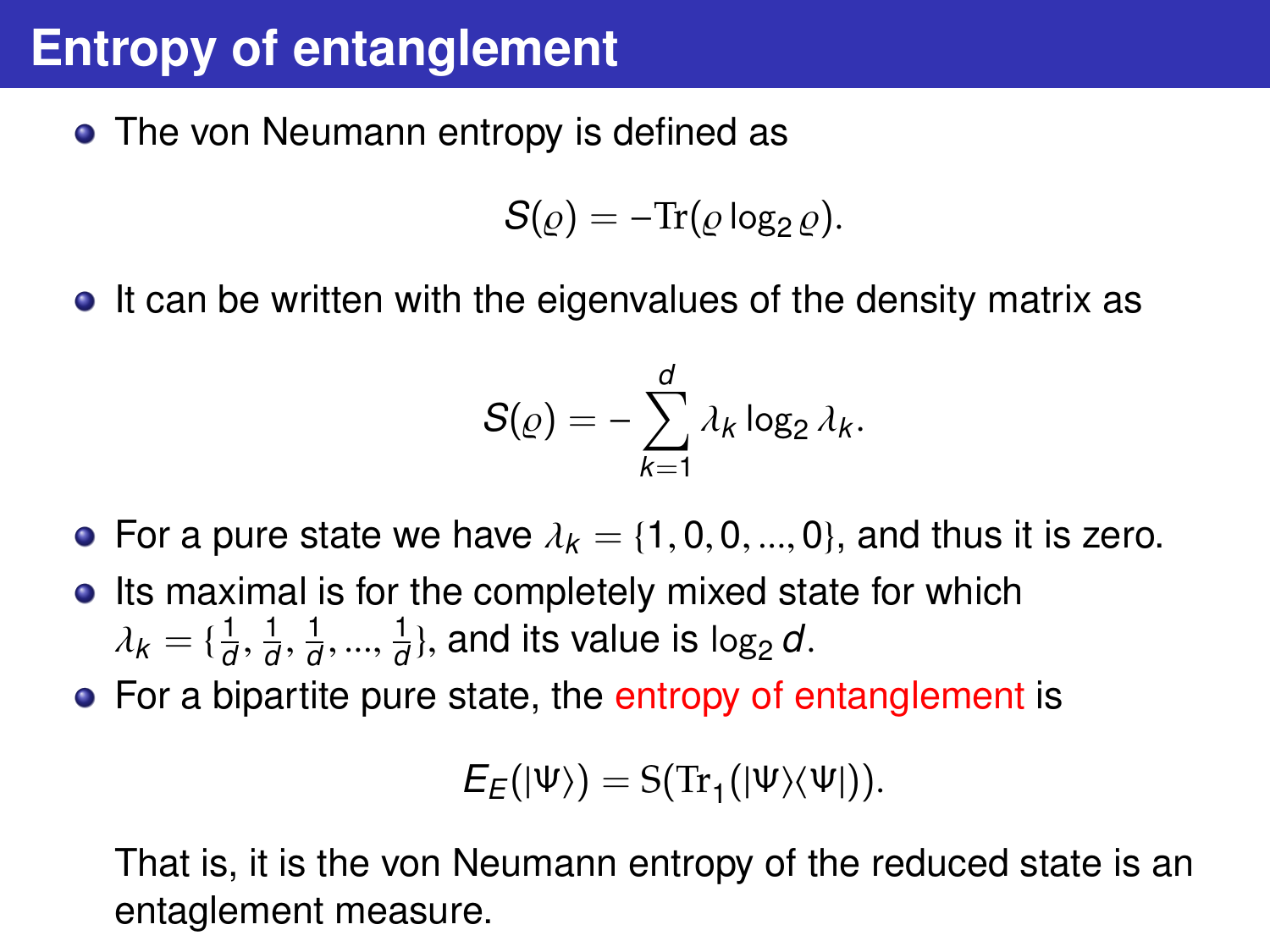#### • Comments

- It is one for two-qubit singlet states.
- It is zero for product states.
- $\bullet$  It is invariant under  $U_1 \otimes U_2$ .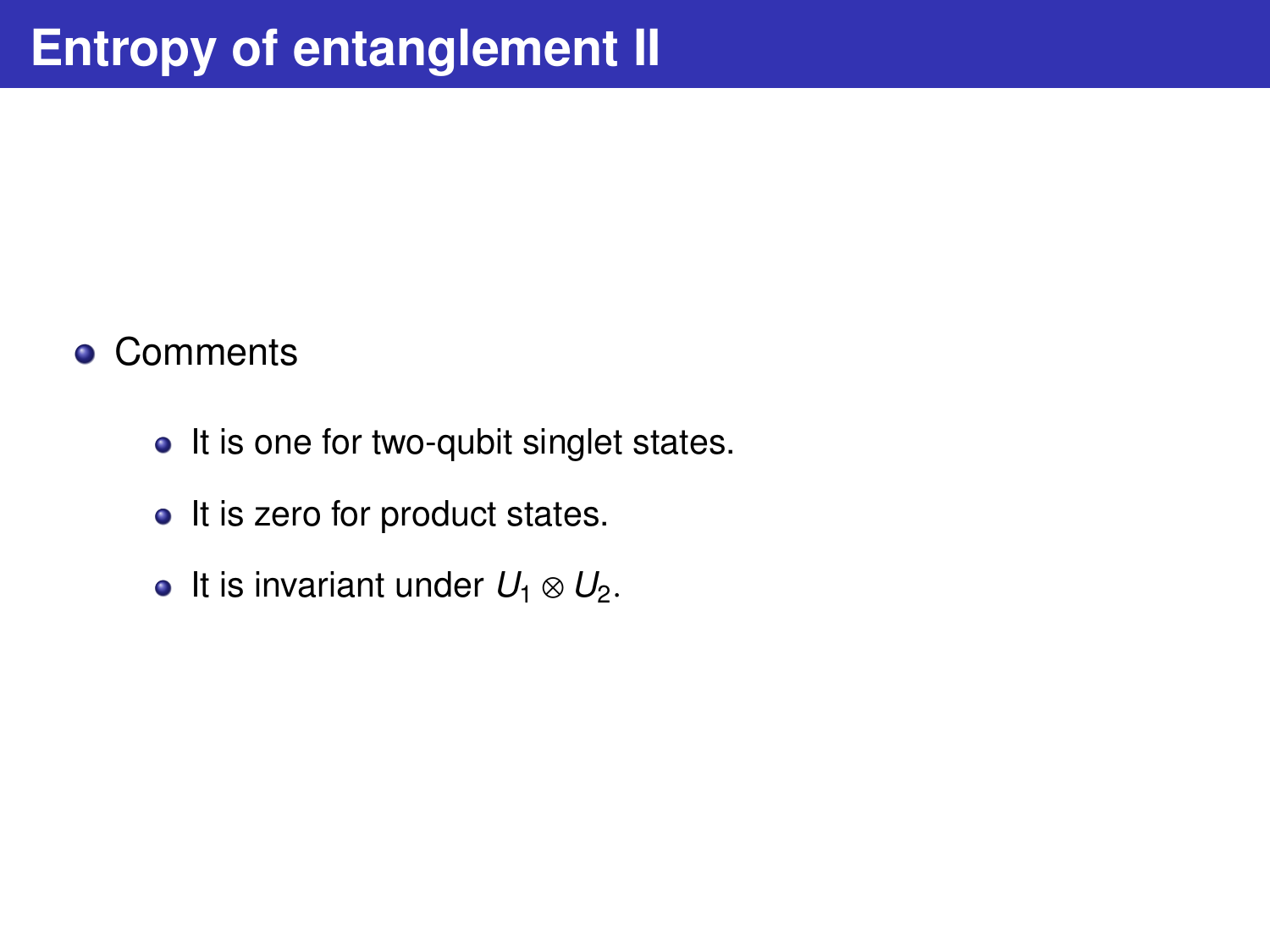### **Entanglement of formation**

• For mixed states, the entanglement of formation is the convex roof of the von Neumann entropy of the reduced state.

$$
E_F=\min_{|\Psi_k\rangle,p_k}\sum_k p_k E_E(|\Psi_k\rangle),
$$

• The optimization is over all decompositions of the state of the type

$$
\varrho=\sum_{k}p_{k}|\Psi_{k}\rangle\langle\Psi_{k}|.
$$

- *E<sup>F</sup>* tells us, in the asymptotic limit, how many singlets we need to create the state.
- Is it easy to compute? No. For  $2 \times 2$  systems, there is an explicit formula with the concurrence. For larger systems, there is not a general method.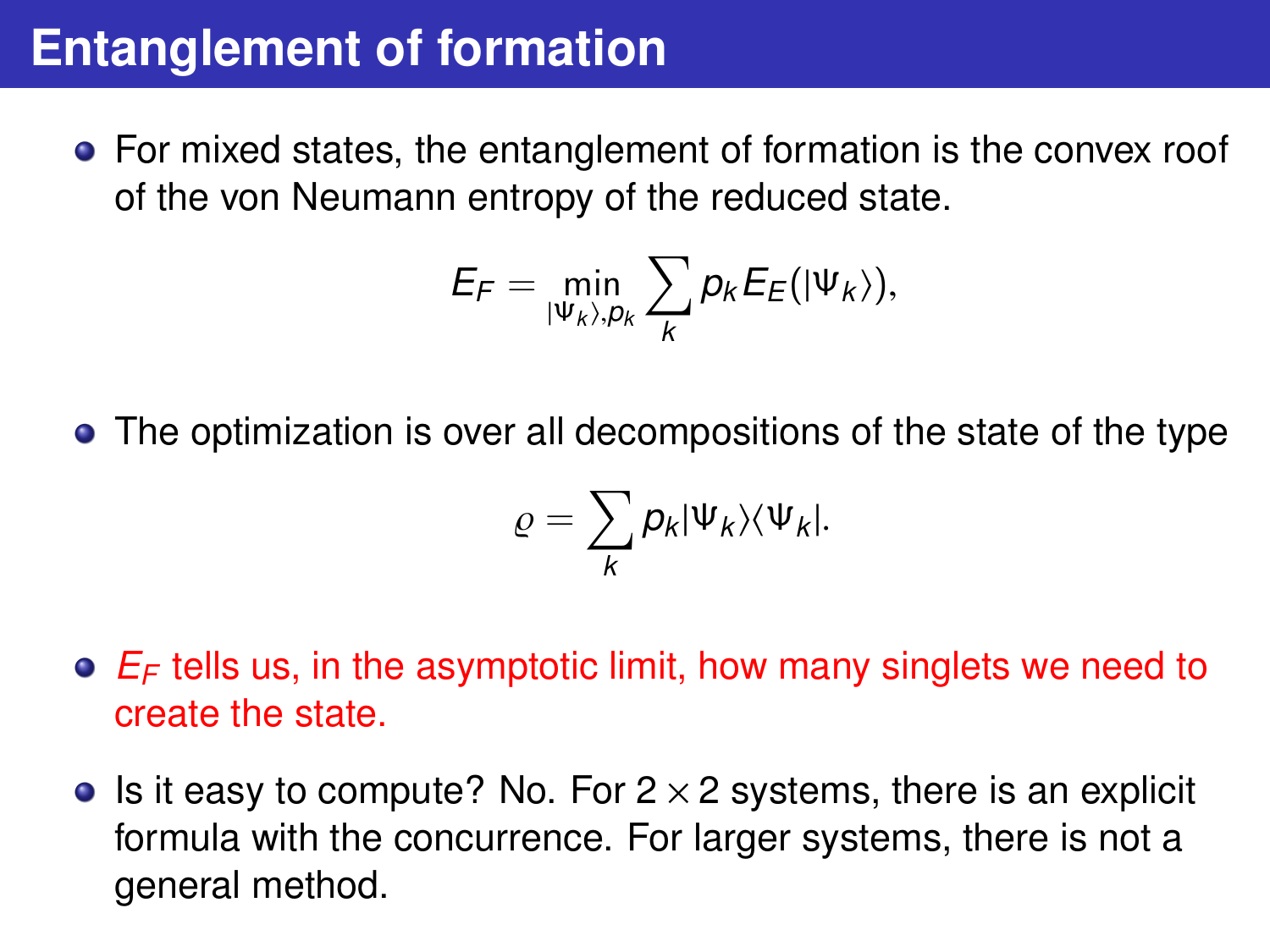### <span id="page-12-0"></span>**1 [Entanglement measures \(How much is it entangled?\)](#page-1-0)**

- [Motivation](#page-1-0)
- [A. General quantum operation](#page-3-0)  $\bullet$
- [B. Local operations and classical communication \(LOCC\)](#page-5-0)  $\bullet$
- [C. Entanglement of formation](#page-8-0)

#### **•** [D. Concurrence](#page-12-0)

- [E. Entanglement of distillation](#page-16-0)
- [F. Bound entanglement](#page-19-0)
- [G. Requirements for entanglement measures](#page-25-0)  $\bullet$
- **[H. Negativity](#page-27-0)**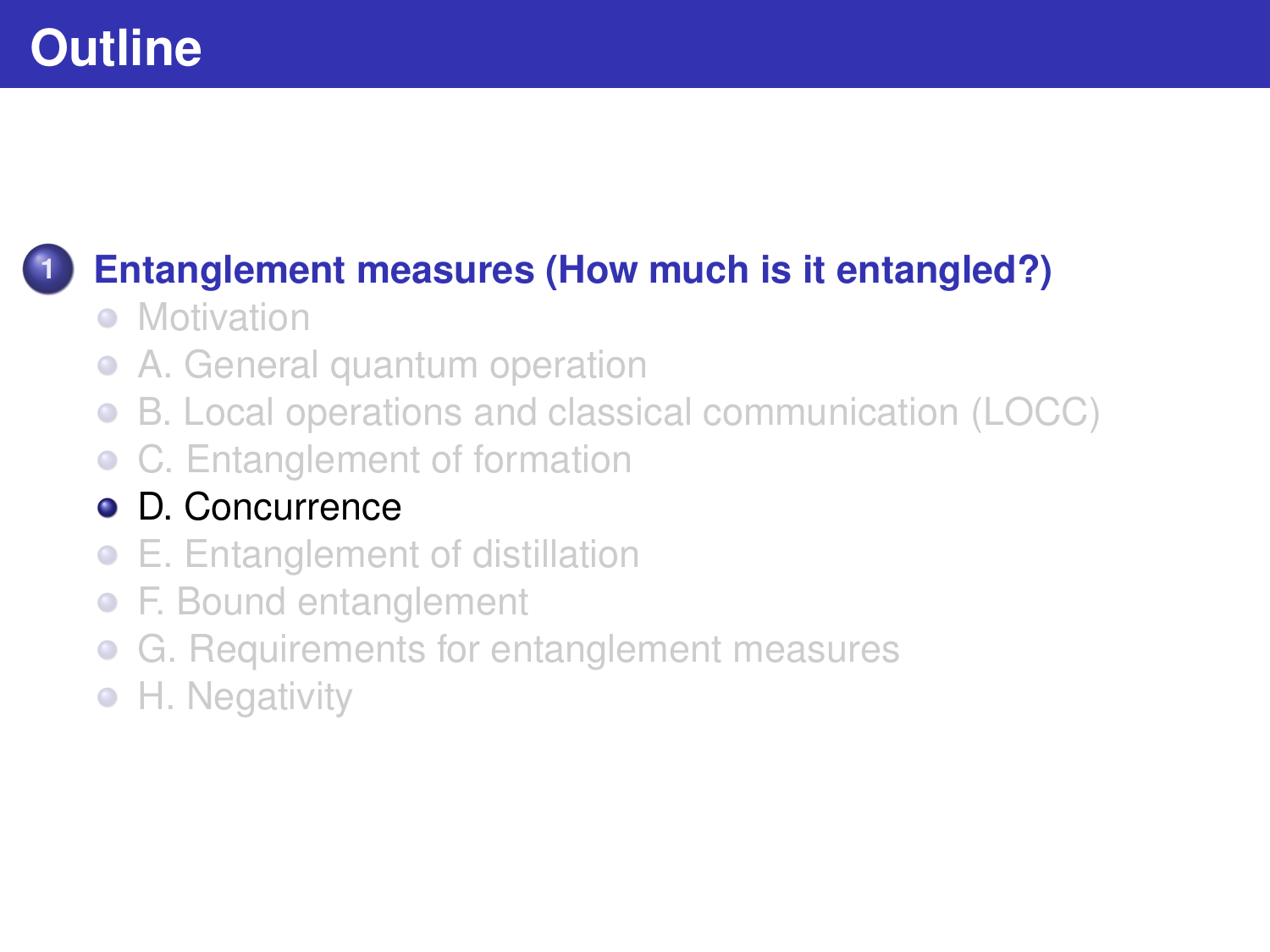#### **Entanglement of formation**

**•** For two qubits,  $E_F$  can be calculated explicitly (Wootters, 1997).

• Special case: for pure states the concurrence is

$$
C(|\Psi\rangle)=|\langle\Psi|\tilde{\Psi}\rangle|=2|a_{11}a_{22}-a_{12}a_{21}|,
$$

where

$$
|\Psi\rangle = \left(\begin{array}{c} a_{11} \\ a_{12} \\ a_{21} \\ a_{22} \end{array}\right).
$$

• It is related to the linear entropy of the reduced state.

$$
C = \sqrt{2(1 - \text{Tr}(\rho_{\text{red}}^2)},\tag{1}
$$

where

$$
\rho_{\rm red} = \mathrm{Tr}_2(|\Psi\rangle\langle\Psi|). \tag{2}
$$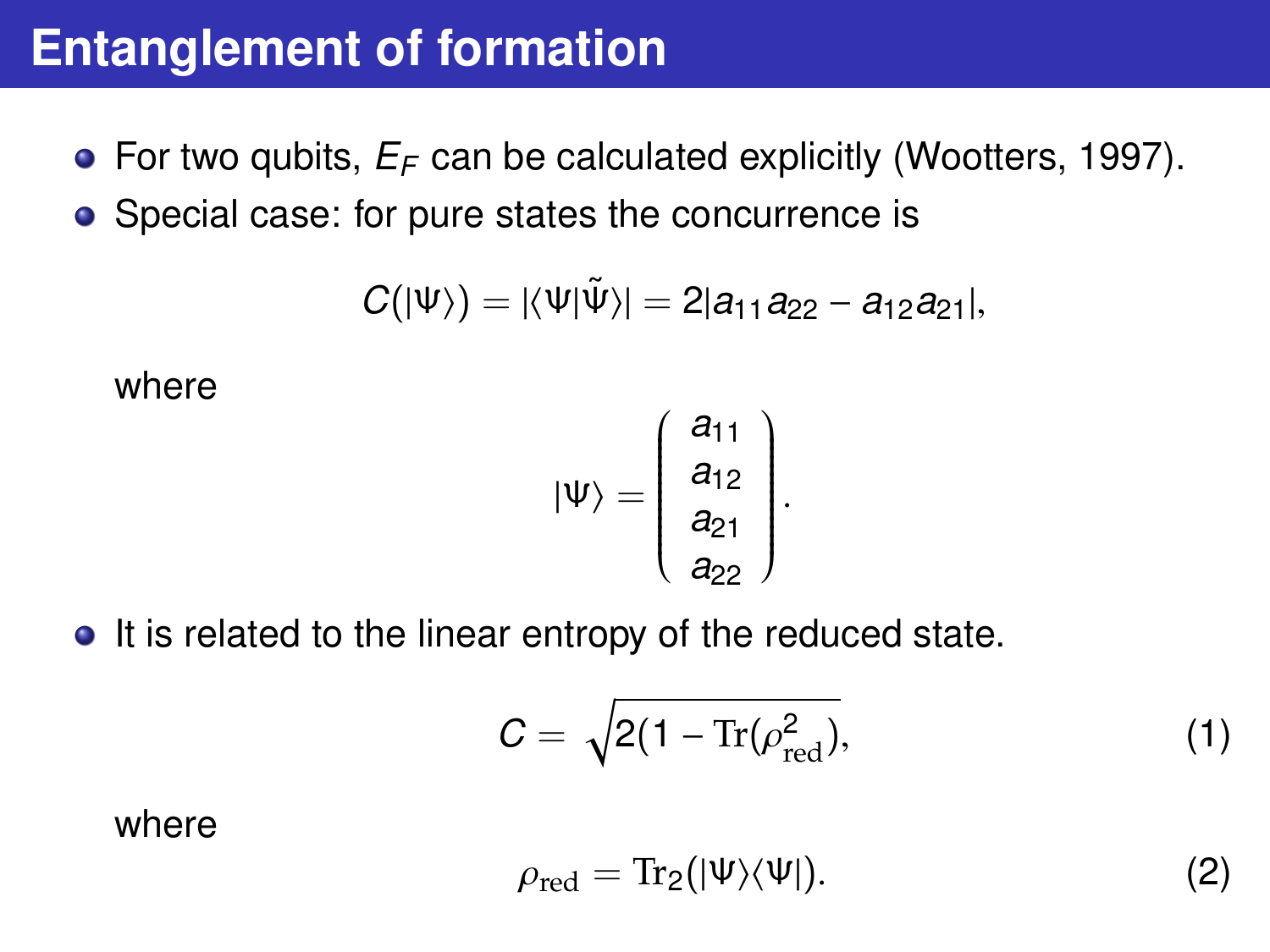### **Entanglement of formation II**

• Now we have to compute  $E_F$  from C.

• We also nee that

$$
\epsilon(c)=H_2\bigg(\frac{1+\sqrt{1-c^2}}{2}\bigg).
$$

**Here** 

$$
H_2 = -x \log_2 x - (1 - x) \log_2 (1 - x).
$$

 $\bullet$  Then,  $E_F$  can be obtained as

$$
E_F(\varrho)=\epsilon(C(\varrho)).
$$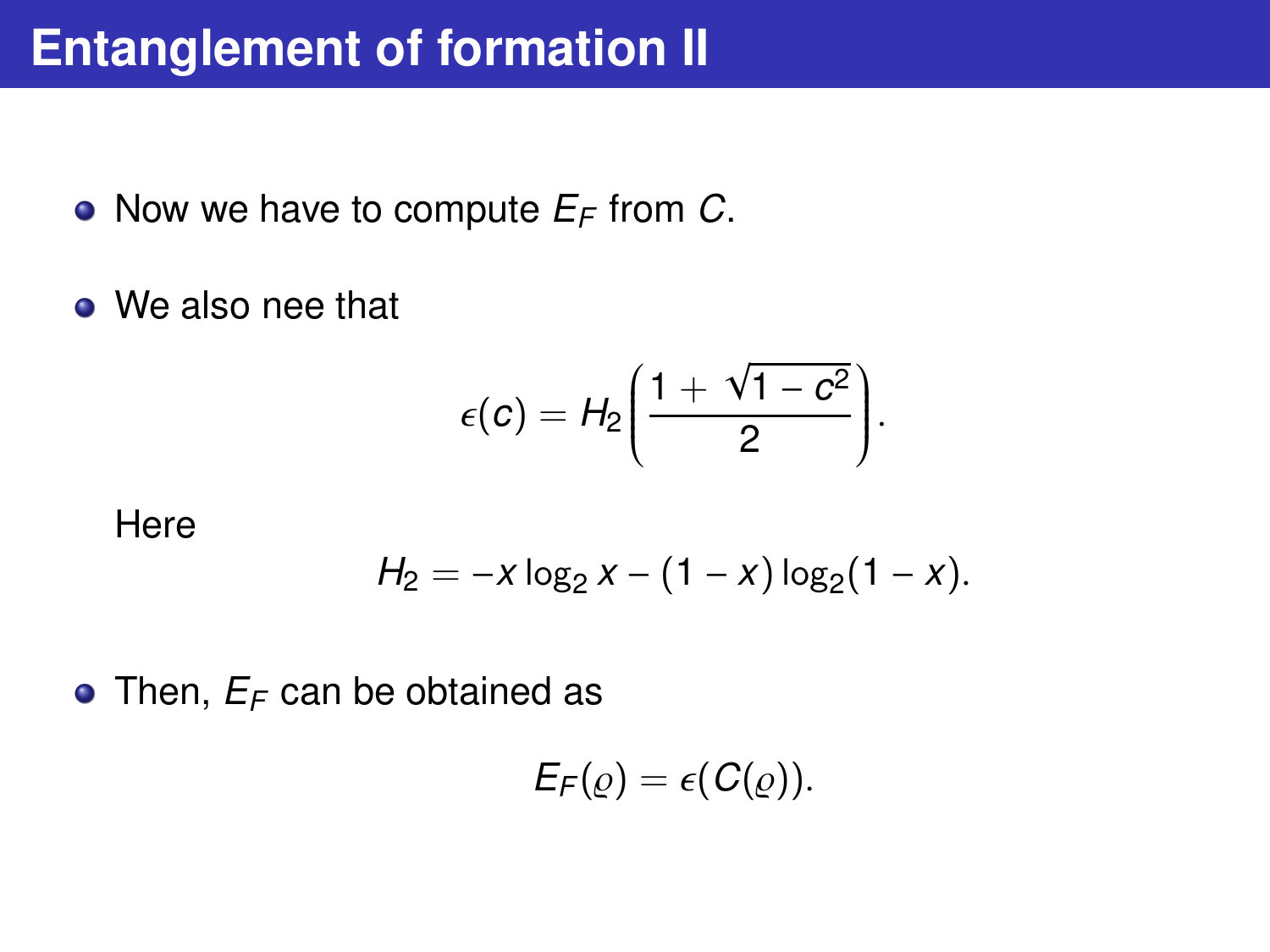• For mixed states, the concurrence is defined as

$$
C(\varrho)=\max(0,\lambda_1-\lambda_2-\lambda_3-\lambda_4),
$$

where  $\lambda_k$ 's are, in a decreasing order, the eigenvalues of

$$
R=\sqrt{\sqrt{\varrho}\tilde{\varrho}}\sqrt{\varrho},
$$

and

$$
\tilde{\varrho}=(\sigma_y\otimes\sigma_y)\varrho^*(\sigma_y\otimes\sigma_y).
$$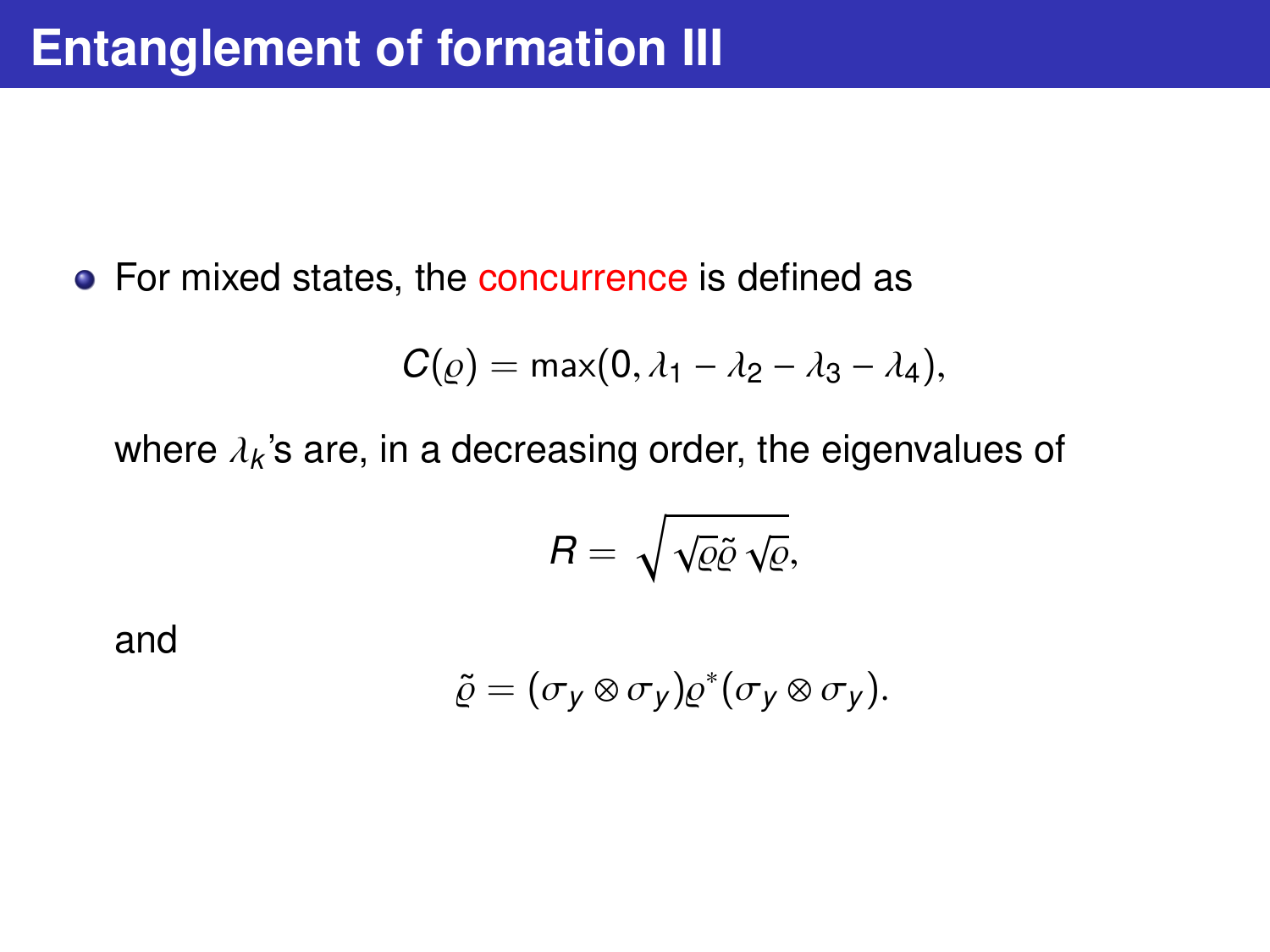### <span id="page-16-0"></span>**1 [Entanglement measures \(How much is it entangled?\)](#page-1-0)**

- [Motivation](#page-1-0)
- [A. General quantum operation](#page-3-0)  $\bullet$
- [B. Local operations and classical communication \(LOCC\)](#page-5-0)  $\bullet$
- [C. Entanglement of formation](#page-8-0)
- [D. Concurrence](#page-12-0)
- [E. Entanglement of distillation](#page-16-0)
- [F. Bound entanglement](#page-19-0)
- [G. Requirements for entanglement measures](#page-25-0)  $\bullet$
- **[H. Negativity](#page-27-0)**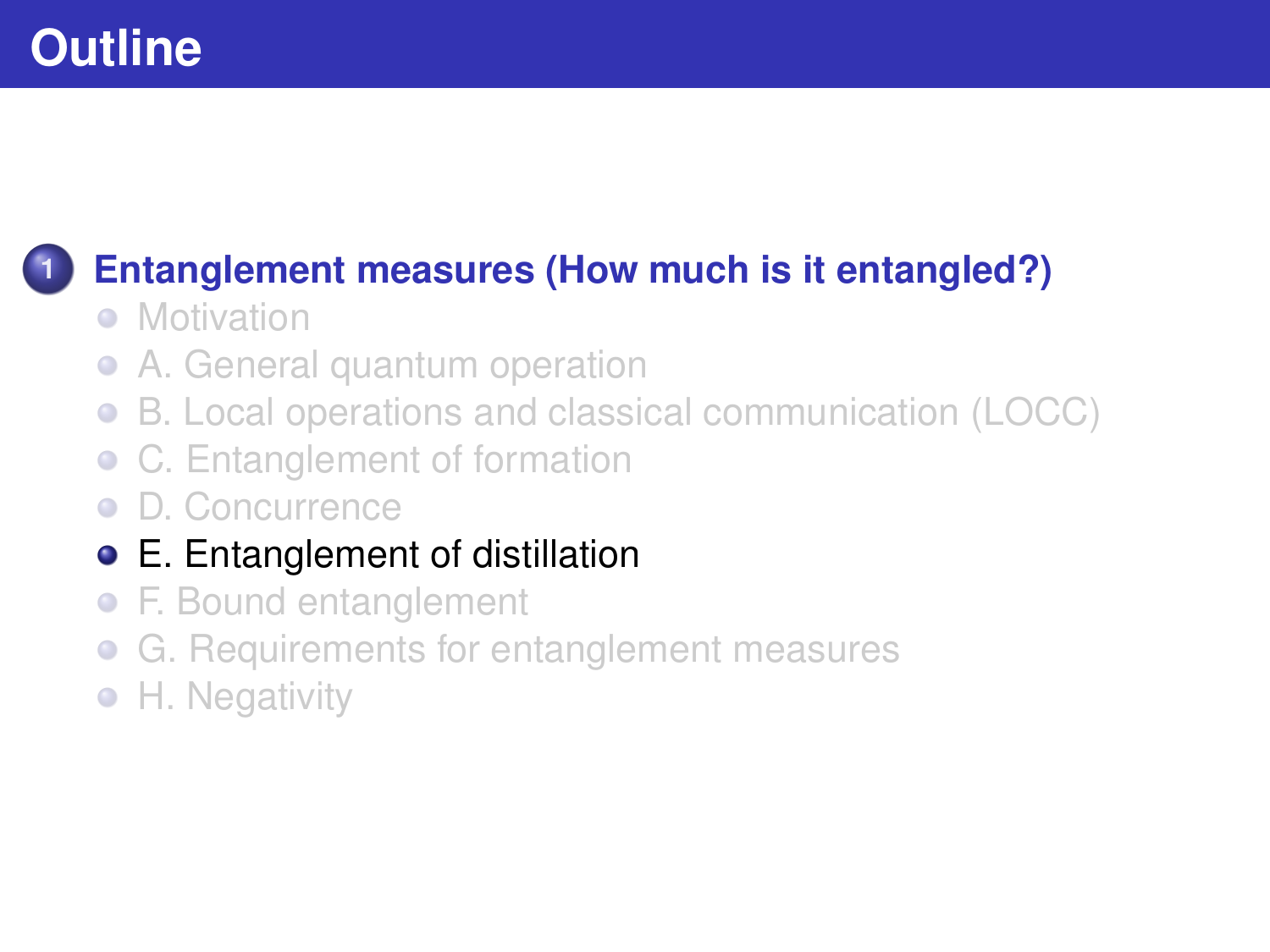*E<sup>D</sup>* tells us, how many singlets we can obtain from the state with LOCC. In general,

$$
E_F\geq E_D.
$$

• Note that local operation and classical communication means that we have several copies and we can act on the copies locally.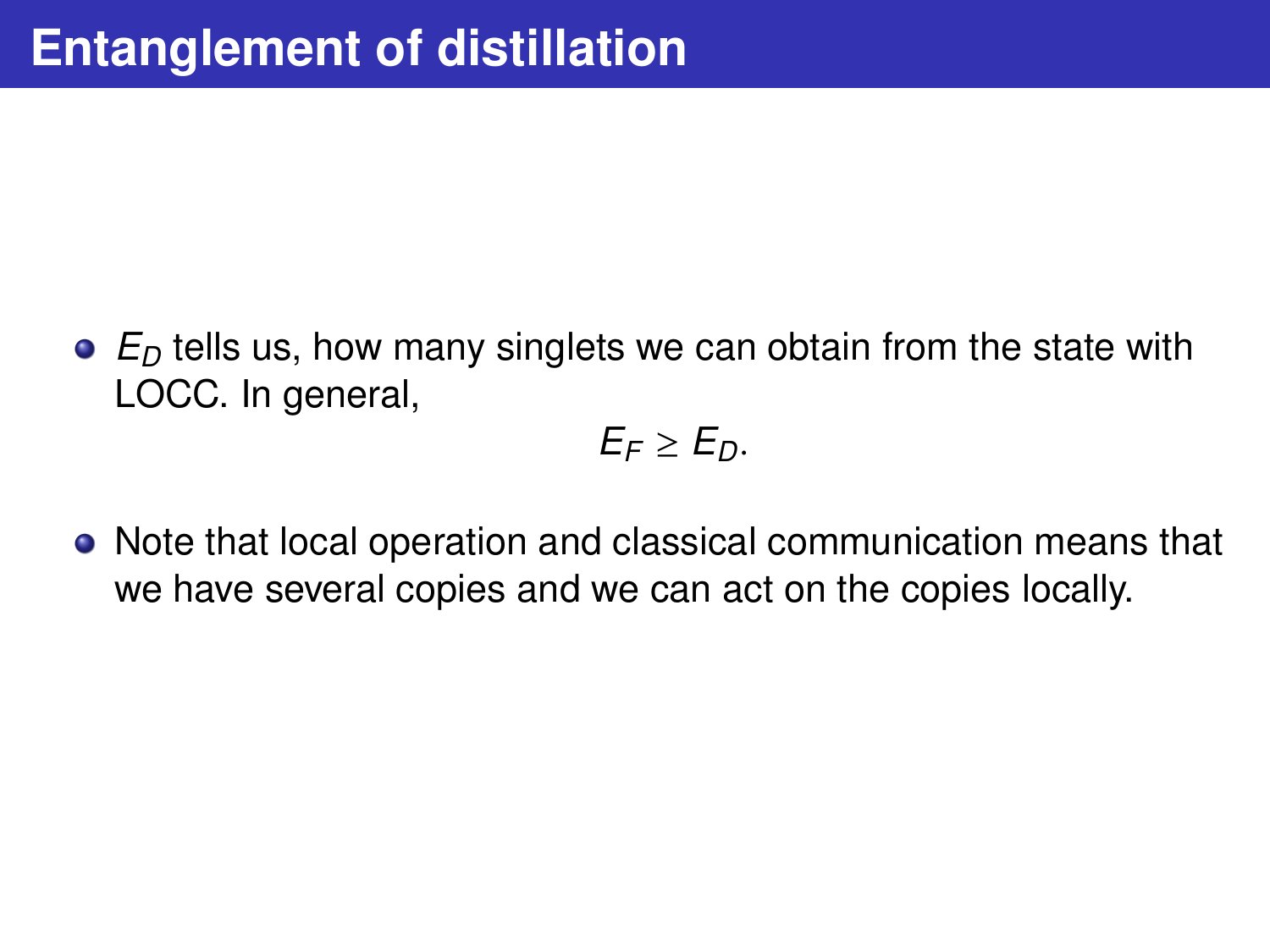### **Entanglement of distillation II**

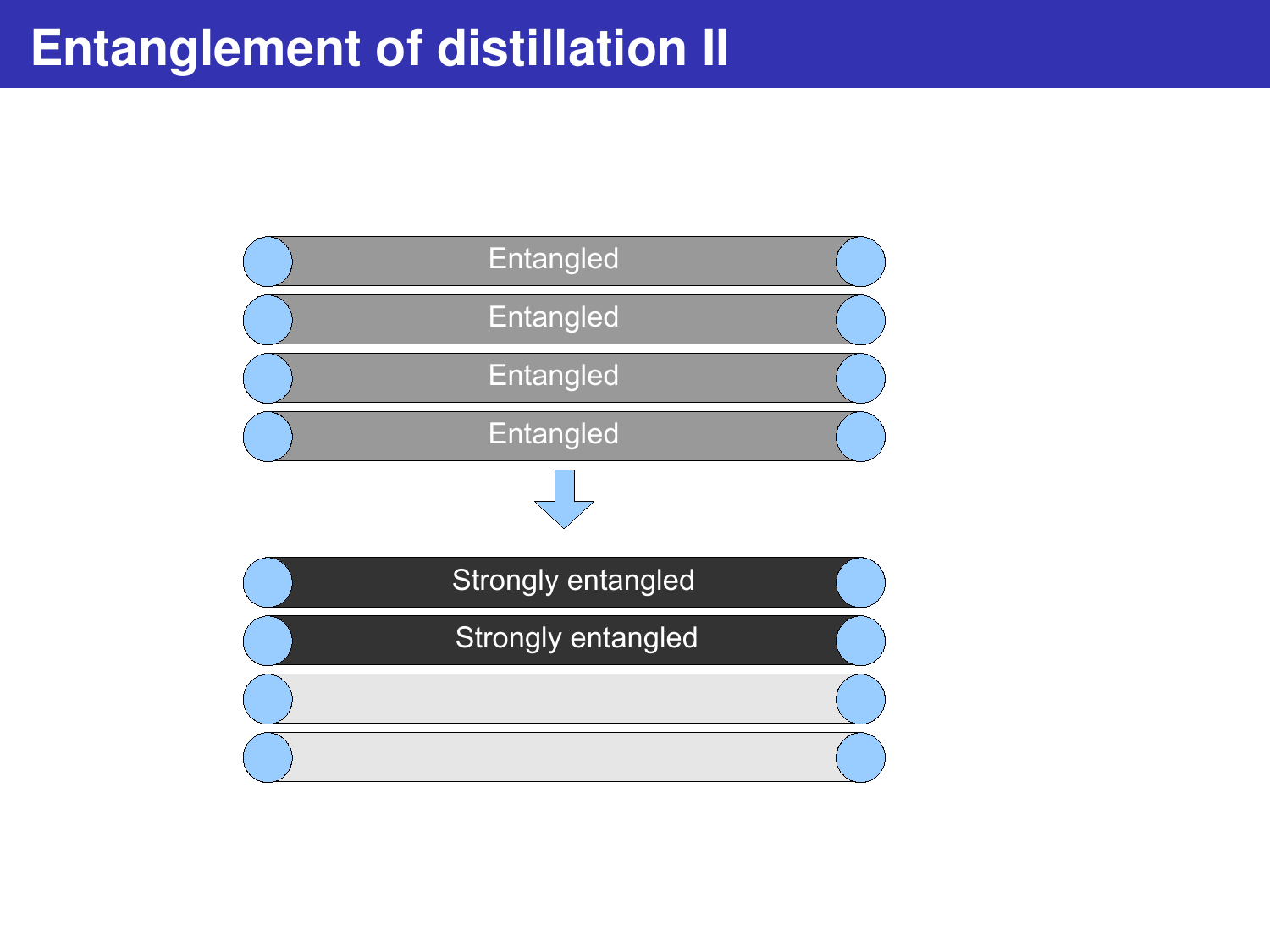### <span id="page-19-0"></span>**1 [Entanglement measures \(How much is it entangled?\)](#page-1-0)**

- [Motivation](#page-1-0)
- [A. General quantum operation](#page-3-0)  $\bullet$
- [B. Local operations and classical communication \(LOCC\)](#page-5-0)  $\bullet$
- [C. Entanglement of formation](#page-8-0)
- [D. Concurrence](#page-12-0)
- [E. Entanglement of distillation](#page-16-0)
- [F. Bound entanglement](#page-19-0)
- [G. Requirements for entanglement measures](#page-25-0)  $\bullet$
- [H. Negativity](#page-27-0)  $\bullet$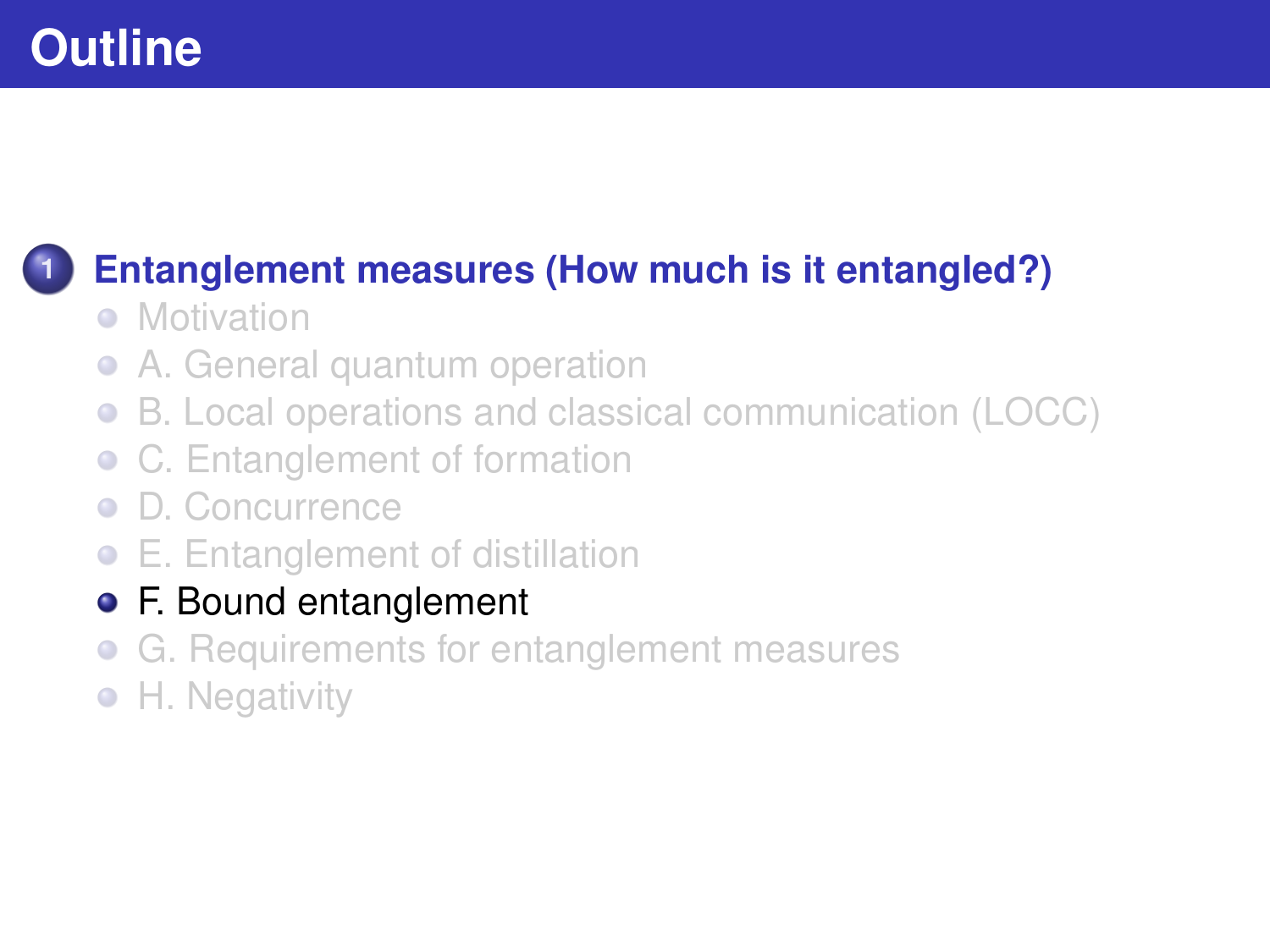- There are states that need entangled particles to be created, but singlets cannot be distilled from them.
- All PPT entangled states are like that. (That is, all entangled states that are not detected by the Peres-Horodecki criterion.)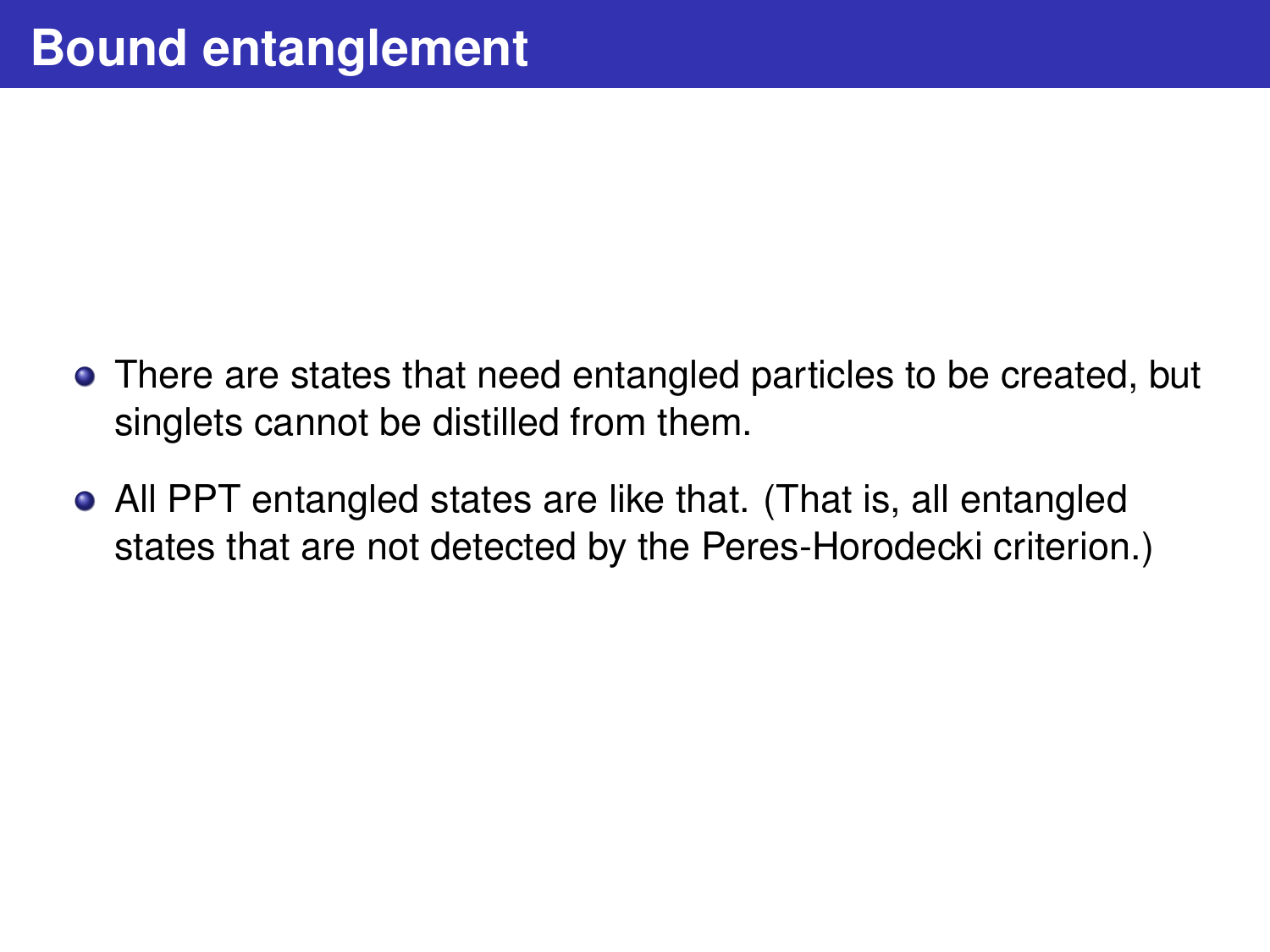### **Bound entanglement II**

Next, we will prove this. First we show that PPT state remain PPT under LOCC. Under LOCC we have

$$
\varrho' = \sum_{k} E_{k}^{(1)} \otimes E_{k}^{(2)} \varrho \left( E_{k}^{(1)} \otimes E_{k}^{(2)} \right)^{\dagger}
$$

We also have

$$
(\varrho')^{T2} = \sum_{k} E_{k}^{(1)} \otimes ((E_{k}^{(2)})^{\dagger})^{T} \varrho^{T2} (E_{k}^{(1)})^{\dagger} \otimes (E_{k}^{(2)})^{T}
$$

Here we used that  $(\pmb{A}\pmb{B})^{\pmb{T}}=\pmb{B}^{\pmb{T}}\pmb{A}^{\pmb{T}}$  and  $\pmb{A}^{\dagger}=(\pmb{A}^*)^{\pmb{T}}$ 

We can see that if  $\varrho^{72} \geq 0$  then  $(\varrho')^{72} \geq 0$ . Thus the PPT states remain PPT under LOCC. remain PPT under LOCC.

[R., P., M., and K. Horodecki, Rev. Mod. Phys. 81, 865 \(2009\).](https://arxiv.org/abs/quant-ph/0702225) (Click on the link above, see "G. Bound entanglement - when distillability fails" on page 44.)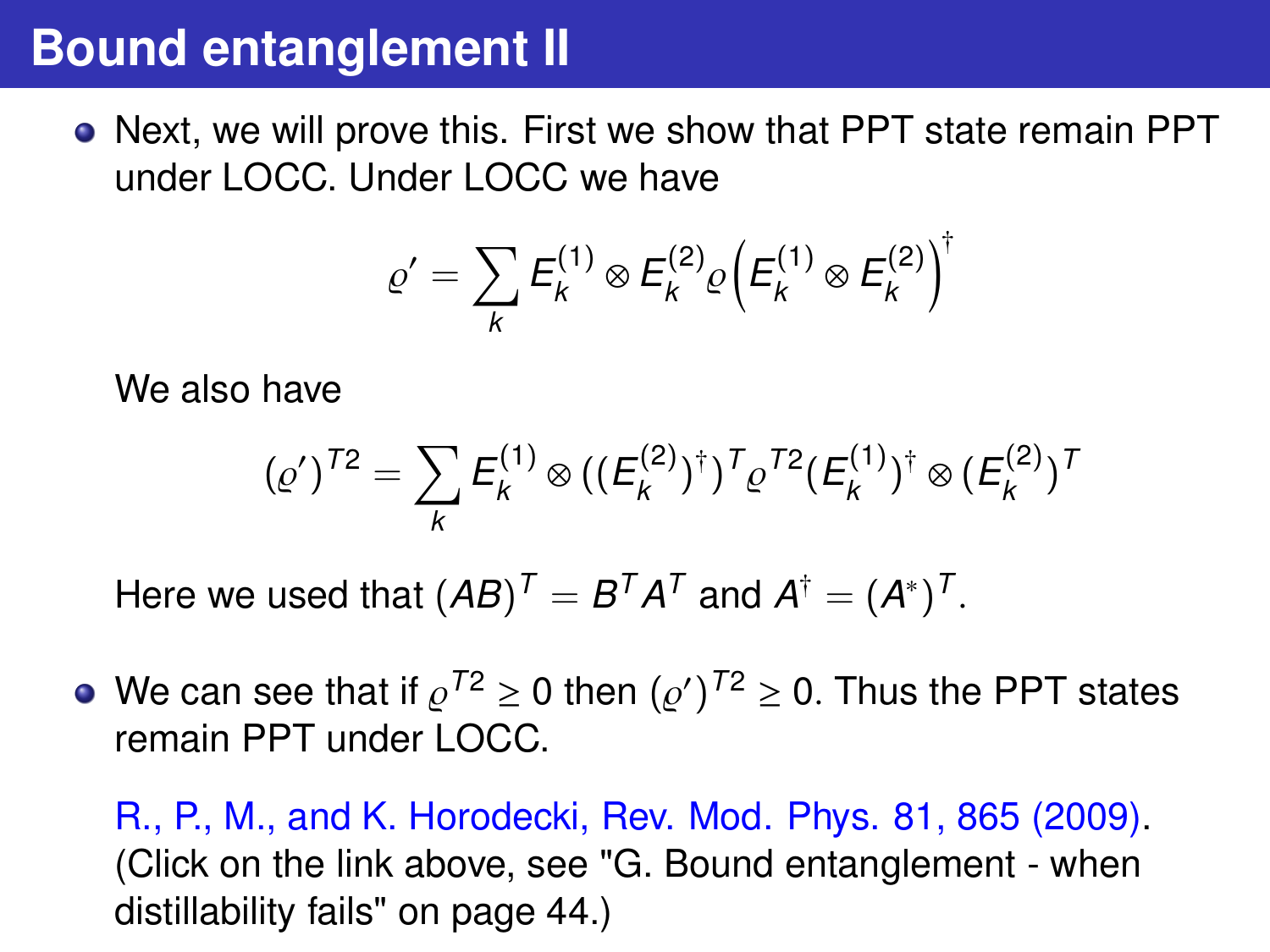• Let us again remember the flip operator

$$
F|k\rangle|l\rangle=|l\rangle|k\rangle
$$

It has eigenvalues  $\pm 1$ .

• The maximally entangled state

$$
|\Psi_{\text{me}}\rangle = \frac{1}{\sqrt{d}}\sum_{k=1}^d |k\rangle |k\rangle.
$$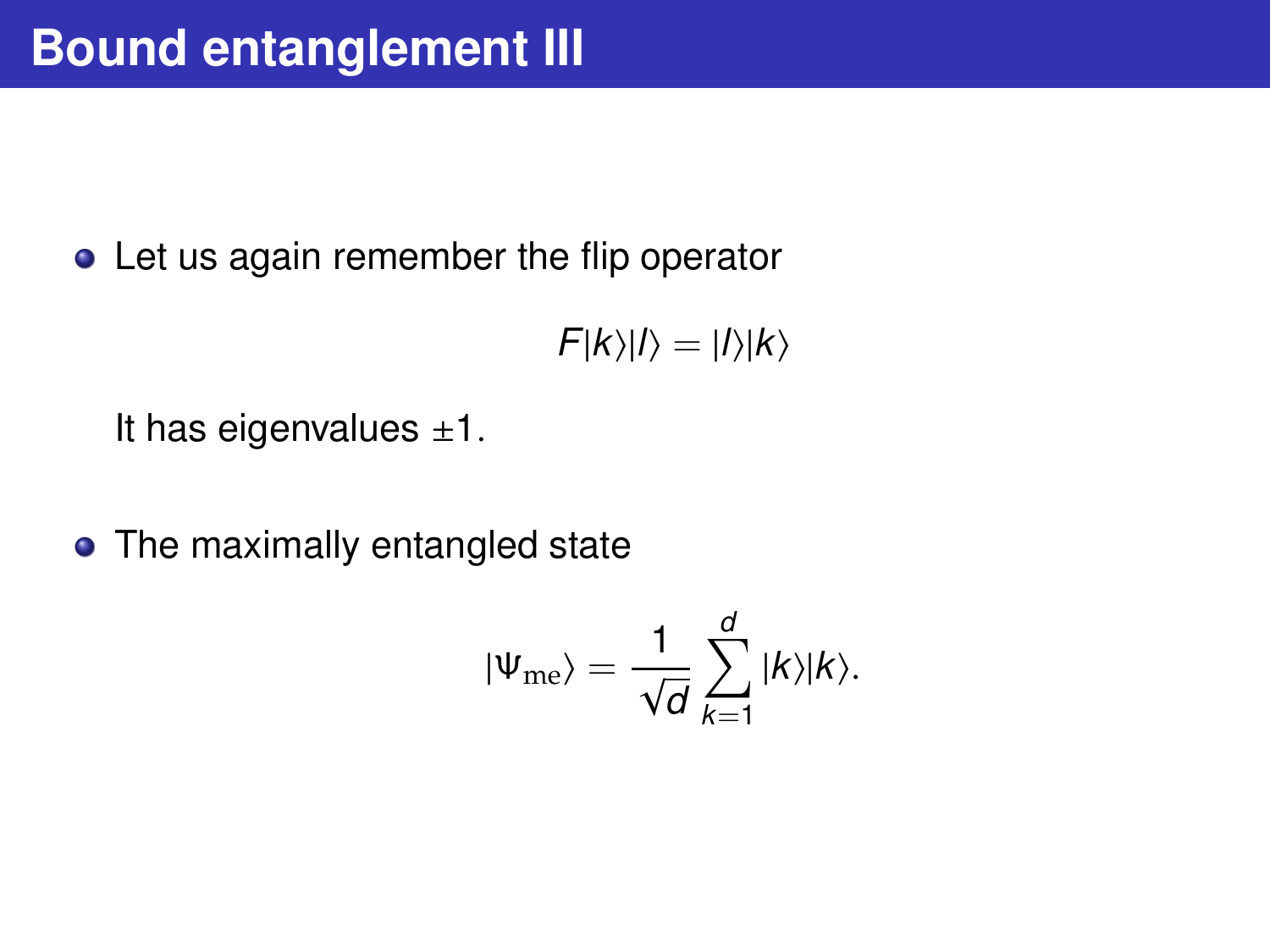• We can show that

$$
|\Psi_{\text{me}}\rangle\langle\Psi_{\text{me}}| = \frac{1}{d} \sum_{k,l}^{d} |k\rangle\langle l| \otimes |k\rangle\langle l|,
$$
  

$$
|\Psi_{\text{me}}\rangle\langle\Psi_{\text{me}}|^{T1} = \frac{1}{d} \sum_{k,l}^{d} |k\rangle\langle l| \otimes |l\rangle\langle k| \equiv \frac{F}{d}.
$$

Now we show that PPT states have a small overlap with the maximally entangled state. For PPT states, the fidelity with respect to the maximally entangled state is

$$
\mathrm{Tr} \big(|\Psi_{\mathrm{me}}\rangle \langle \Psi_{\mathrm{me}}|\varrho\big)=\mathrm{Tr}\big(|\Psi_{\mathrm{me}}\rangle \langle \Psi_{\mathrm{me}}|^{7}{}^{1}\varrho^{7}{}^{1}\big)=\frac{1}{d}\mathrm{Tr}\big(\mathit{F}\varrho^{7}{}^{1}\big)\leq\frac{1}{d},
$$

since  $e^{71} \geq 0$  and F has ±1 eigenvalues.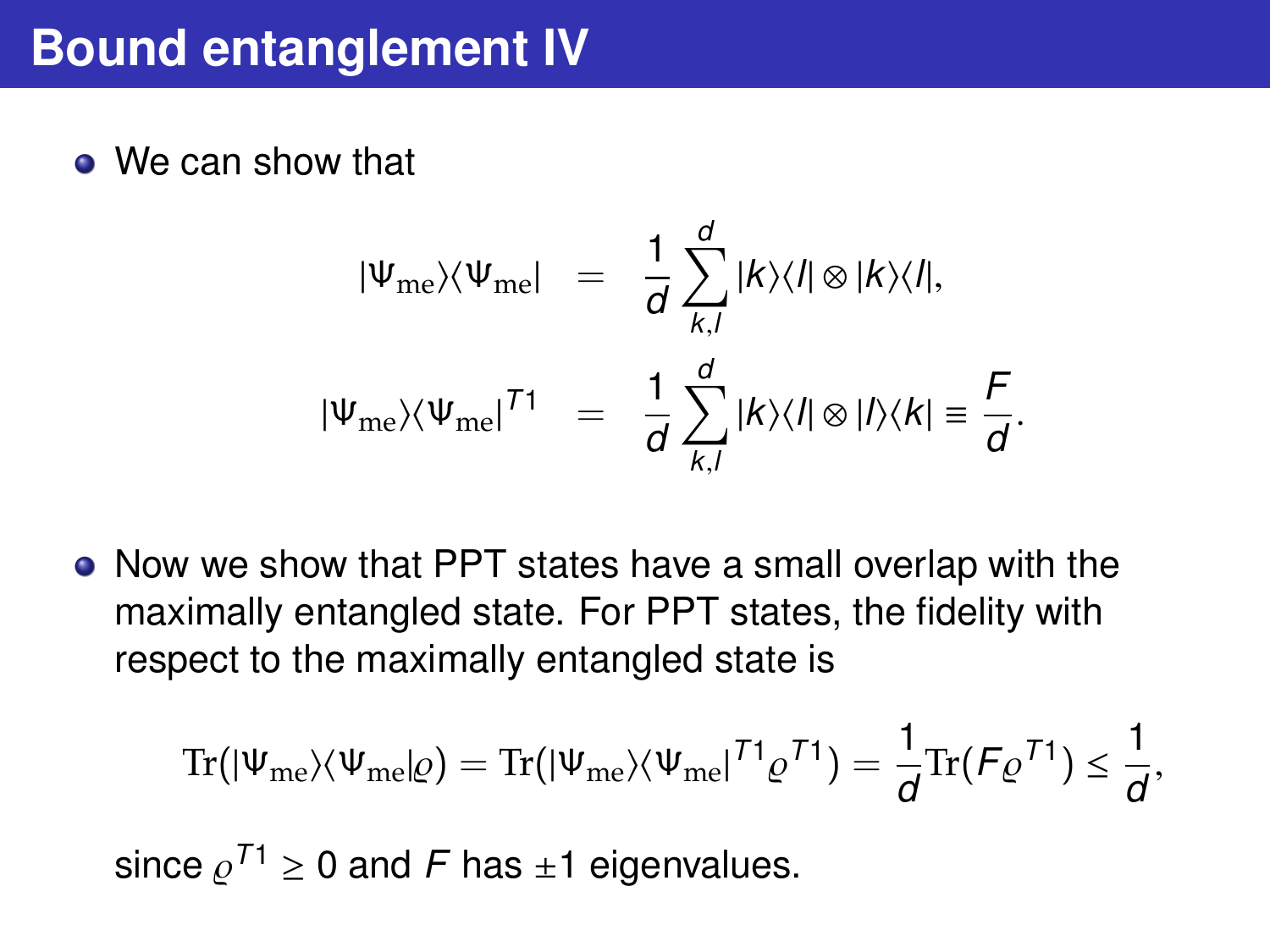- Thus, PPT states have a small fidelity with respect to the maximally entangled state. Even LOCC operations cannot increase this.
- A simple product state can reach 1/*<sup>d</sup>*

$$
\mathrm{Tr}\big(|\Psi_{\mathrm{me}}\rangle\langle\Psi_{\mathrm{me}}\|11\rangle\langle11|\big)=\frac{1}{d}.
$$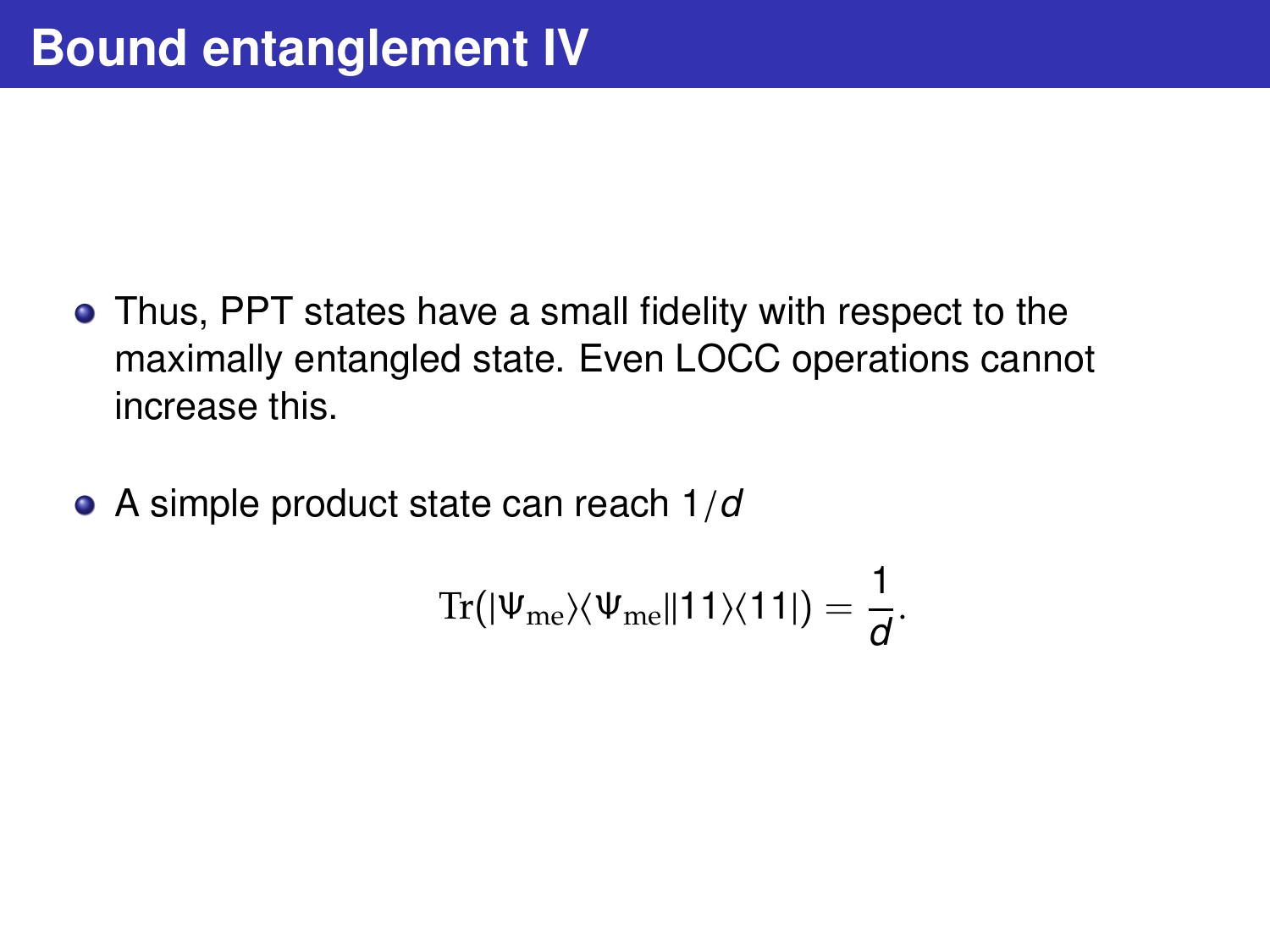### <span id="page-25-0"></span>**1 [Entanglement measures \(How much is it entangled?\)](#page-1-0)**

- [Motivation](#page-1-0)
- [A. General quantum operation](#page-3-0)  $\bullet$
- [B. Local operations and classical communication \(LOCC\)](#page-5-0)  $\bullet$
- [C. Entanglement of formation](#page-8-0)
- [D. Concurrence](#page-12-0)
- [E. Entanglement of distillation](#page-16-0)
- [F. Bound entanglement](#page-19-0)
- [G. Requirements for entanglement measures](#page-25-0)
- [H. Negativity](#page-27-0)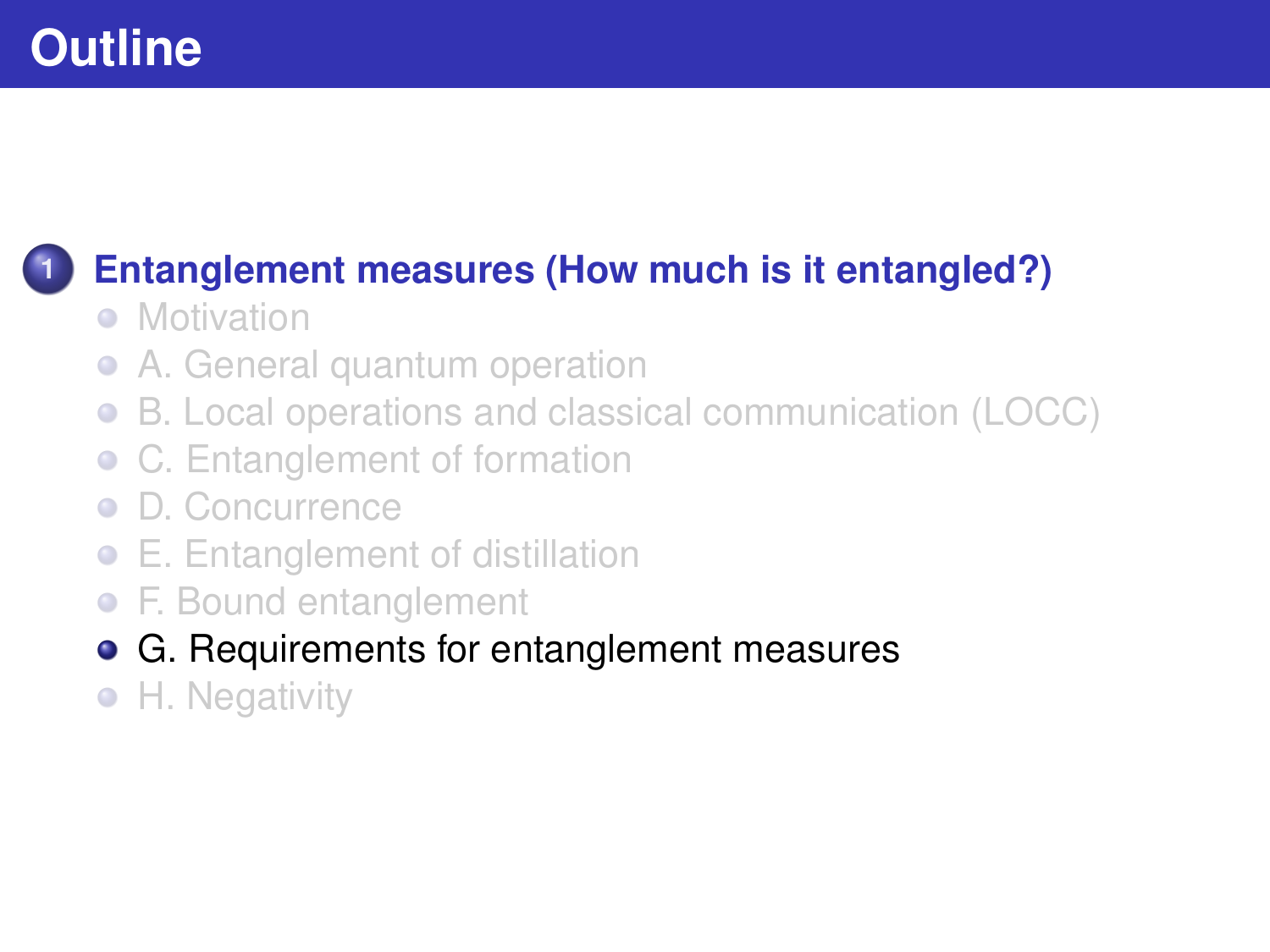### **Requirements for entanglement measures**

- **<sup>1</sup>** To each density matrix it assigns a nonnegative number. Typically, the maximally entangled state has log *<sup>d</sup>*.
- $E(\rho) = 0$  for separable states.
- **<sup>3</sup>** *E* does not increase on average under LOCC.

$$
E(\varrho) \leq \sum_{k} p_{k} E\left(\frac{A_{k}\varrho A_{k}^{\dagger}}{\operatorname{Tr}(A_{k}\varrho A_{k}^{\dagger})}\right).
$$
 (3)

- **<sup>4</sup>** For pure states, it has the same value as the entangement entropy.
	- Entanglement monotone: 1,2,3.
	- Entanglement mesure: 1,2,4 and does not increase under deterministic LOCC, i.e.,

$$
E(\varrho') \le E(\varrho); \quad \varrho' = \sum_{k} A_{k} \varrho A_{k}^{\dagger} \quad \text{(POVM)}.
$$
 (4)

M. B. Plenio and S. Virmani, eprint [arXiv:quant-ph/0504163 \(2005\).](https://arxiv.org/abs/quant-ph/0504163)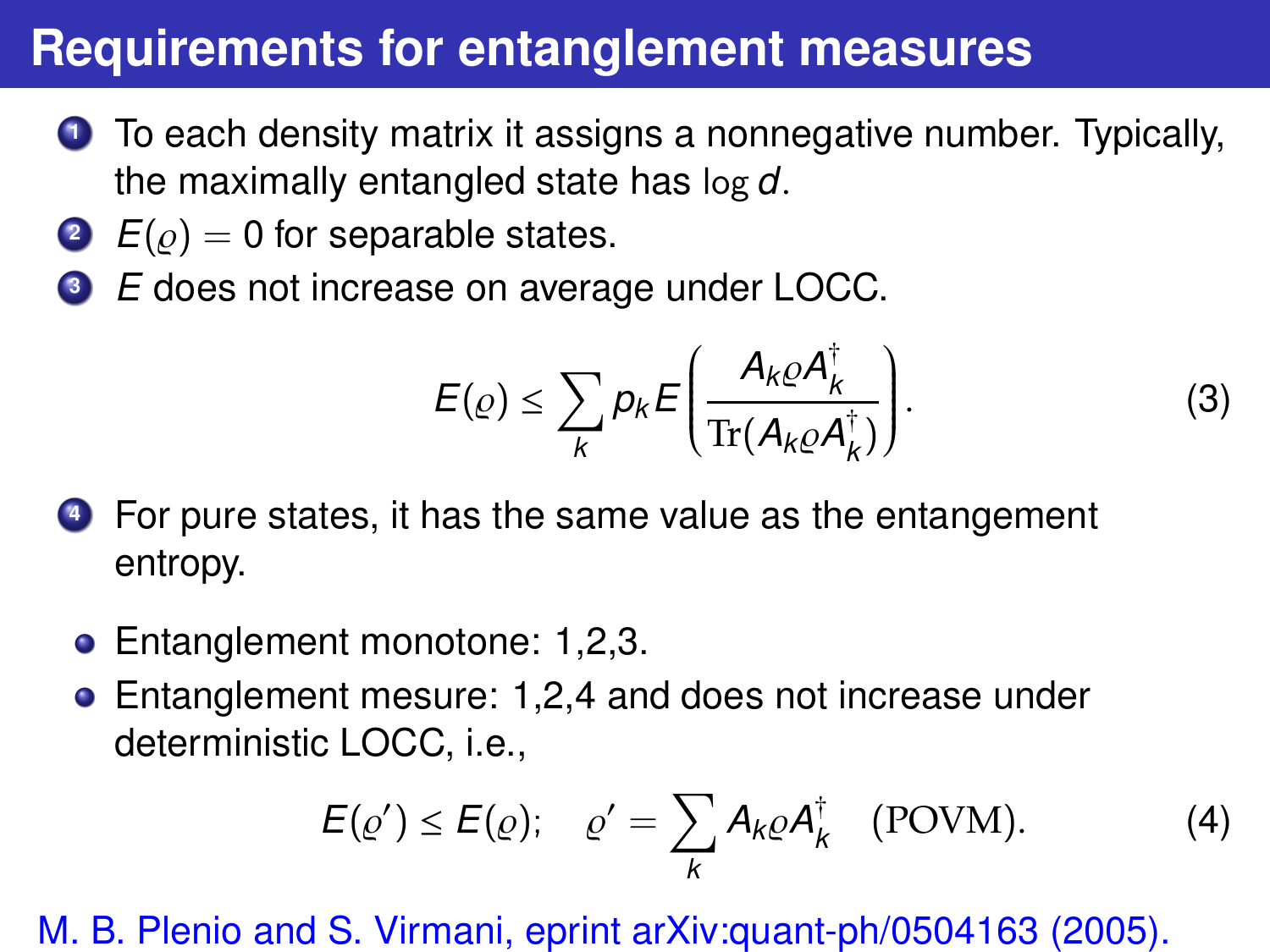### <span id="page-27-0"></span>**1 [Entanglement measures \(How much is it entangled?\)](#page-1-0)**

- [Motivation](#page-1-0)
- [A. General quantum operation](#page-3-0)  $\bullet$
- [B. Local operations and classical communication \(LOCC\)](#page-5-0)  $\bullet$
- [C. Entanglement of formation](#page-8-0)
- [D. Concurrence](#page-12-0)
- [E. Entanglement of distillation](#page-16-0)
- [F. Bound entanglement](#page-19-0)
- [G. Requirements for entanglement measures](#page-25-0)  $\bullet$
- [H. Negativity](#page-27-0)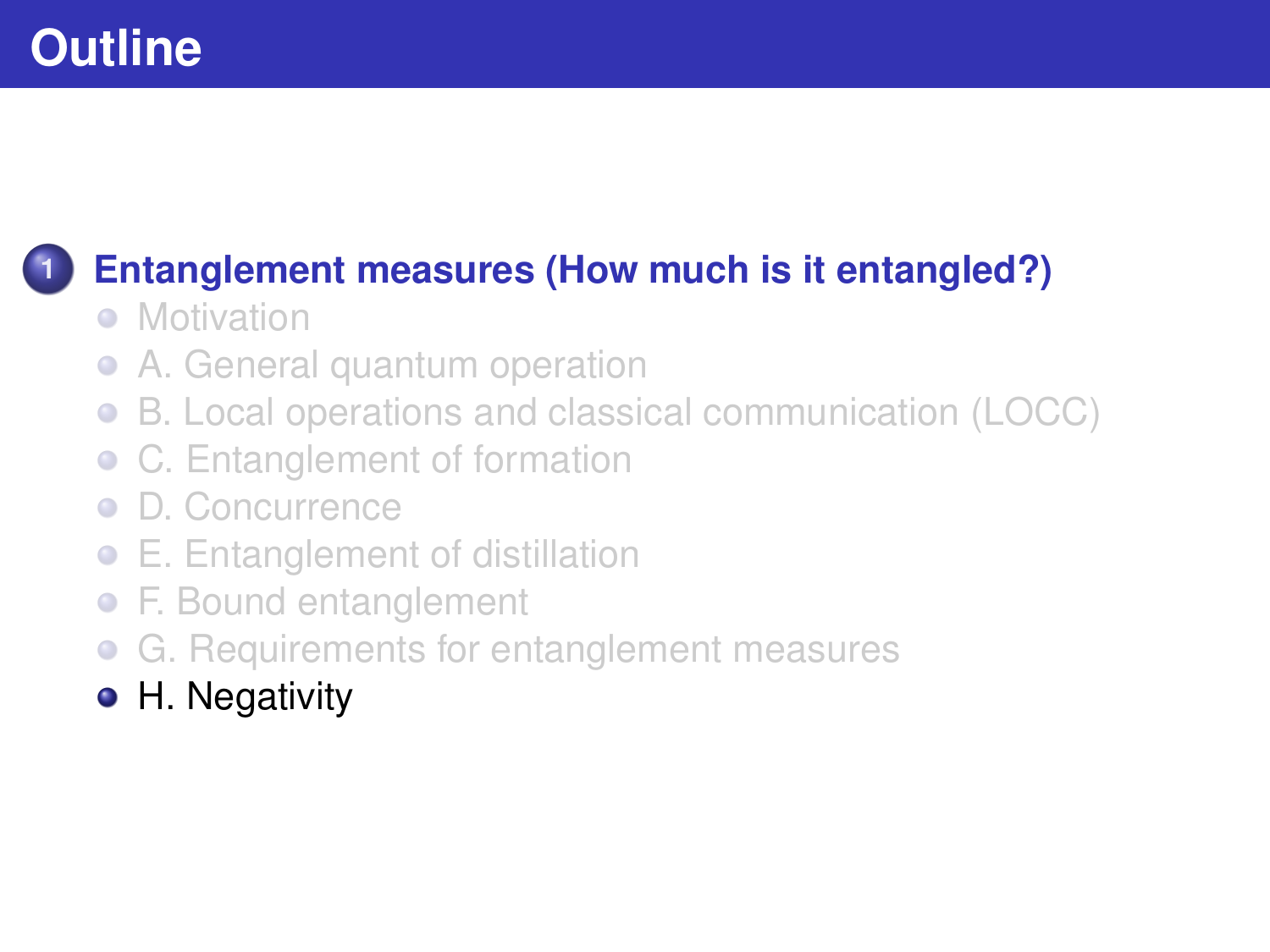#### **Trace norm**

Let us consider the singular decomposition of a matrix

$$
A = U \Sigma V^{\dagger}, \tag{5}
$$

where

$$
\Sigma = \text{diag}(\sigma_1, \sigma_2, \sigma_3, ..., \sigma_d) \tag{6}
$$

and  $\sigma_k > 0$ .

• Then the trace norm is

$$
||A||_1 = \text{Tr}\left(\sqrt{A A^\dagger}\right) = \sum_k \sigma_k. \tag{7}
$$

• The Hilbert-Schmidt norm is

$$
\|\mathbf{A}\|_2 = \text{Tr}\left(\mathbf{A}\mathbf{A}^\dagger\right) = \sum_k \sigma_k^2. \tag{8}
$$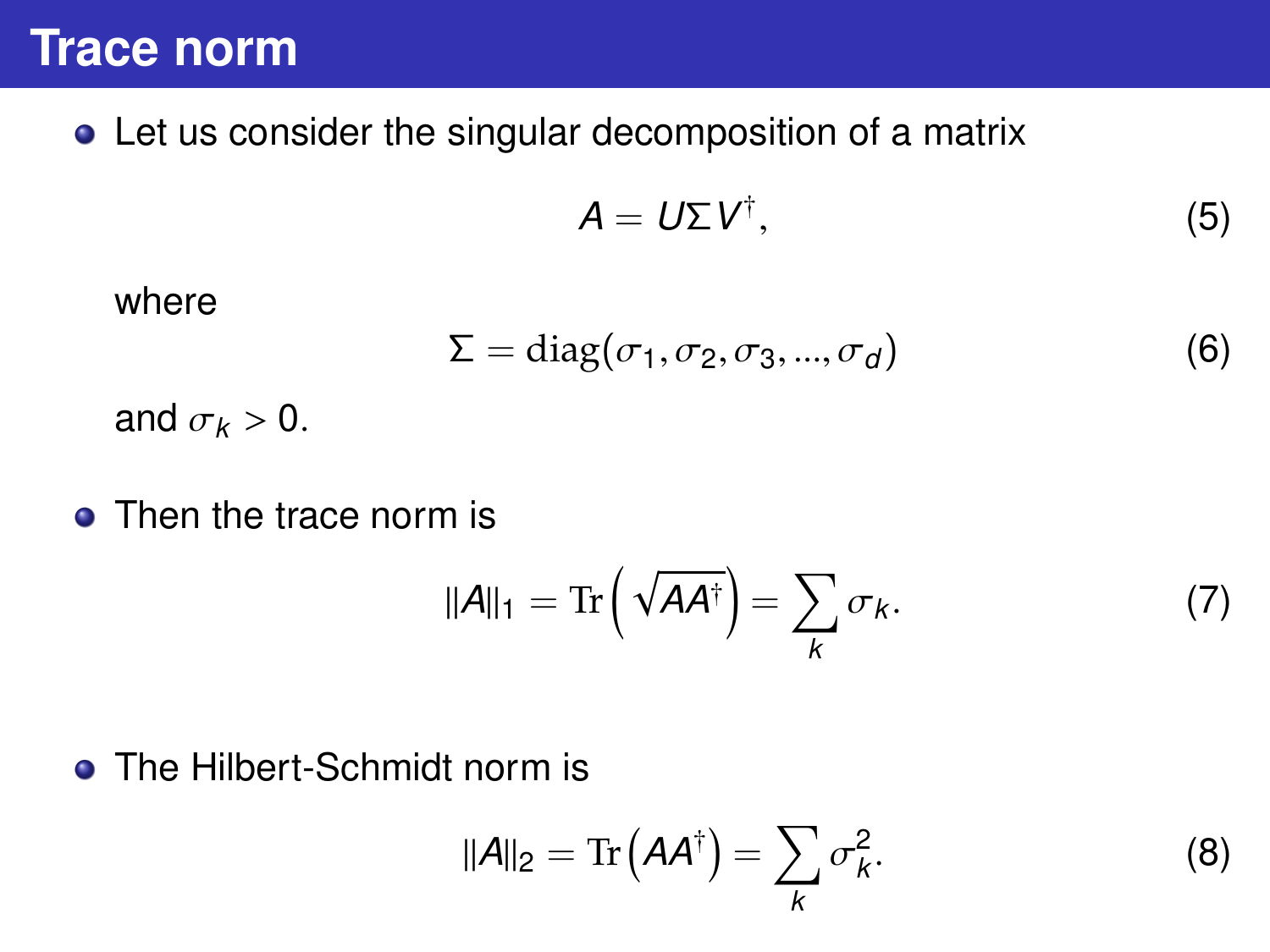# **Negativity**

• Example for a monotone: negativity

$$
N(\varrho) = \frac{\|\varrho^{T1}\| - 1}{2}.
$$

Trace norm=sum of singular values.

**•** For Hermitian matrices, it is the same as sum of eigenvalues.

$$
N(\varrho)=\frac{\sum_{k}|\lambda_{k}|-1}{2}
$$

Note that  $\sum_{k} \lambda_{k} = 1$ . Then, assume that the first *M* eigenvalues are people the rest is positive. We get are negative, the rest is positive. We get

$$
N(\varrho)=\frac{\sum_{k=1}^M-\lambda_k+\sum_{k=M+1}^d\lambda_k-\sum_k\lambda_k}{2}.
$$